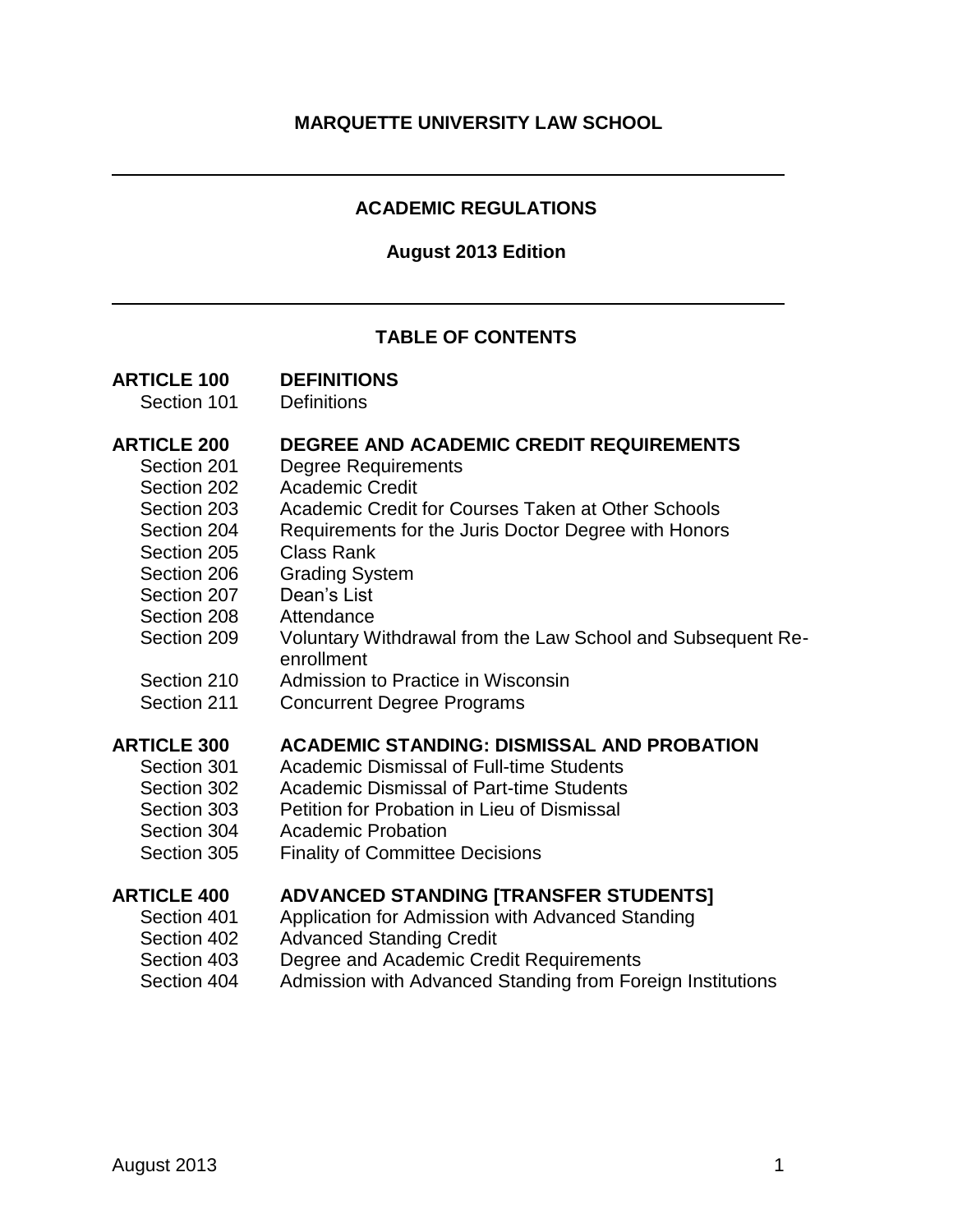| <b>ARTICLE 500</b>  | <b>COURSES AND COURSE LOADS</b>                                             |
|---------------------|-----------------------------------------------------------------------------|
| Section 501         | <b>Directed Research</b>                                                    |
| Section 502         | <b>Graduate Assistant</b>                                                   |
| Section 503         | Law Journals                                                                |
| Section 504         | <b>Moot Court</b>                                                           |
| Section 505         | Course Load: Regular Semester                                               |
| Section 506         | <b>Course Load: Summer Semester</b>                                         |
| Section 507         | <b>Auditing Courses</b>                                                     |
| Section 508         | Law School Courses Taken by Non-Law Students                                |
| Section 509         | <b>Courses with Overlapping Scheduled Meeting Times</b>                     |
| Section 510         | Enrollment in Clinics, Judicial Internships and Supervised Fieldwork        |
| Section 511         | <b>Employment Restrictions</b>                                              |
| <b>ARTICLE 600</b>  | <b>EXAMINATIONS AND PAPERS</b>                                              |
| Section 601         | <b>In-Class Examinations</b>                                                |
| Section 602         | <b>Rescheduling In-Class Examinations</b>                                   |
| Section 603         | <b>Take-Home Examinations and Papers</b>                                    |
| Section 604         | Lost Assignments, Exercises, or Examinations                                |
| Section 605         | Incompletes                                                                 |
| Section 606         | Maintaining Integrity of the Grading System                                 |
| <b>ARTICLE 700</b>  | <b>DROPPING AND ADDING COURSES</b>                                          |
| Section 701         | Dropping 1L Courses                                                         |
| Section 702         | Adding or Dropping Clinical Courses During the Regular Semester             |
| Section 703         | Adding or Dropping All Other Courses During the Regular<br>Semester         |
| Section 704         | Adding or Dropping Courses During the Summer Semester                       |
| Section 705         | <b>Relationship with Section 209</b>                                        |
| <b>ARTICLE 800</b>  | NOTICE OF GRADES AND ANONYMOUS GRADING                                      |
| Section 801         | <b>Official Notice to Students</b>                                          |
| Section 802         | Anonymous Grading                                                           |
| <b>ARTICLE 900</b>  | STUDENT MISCONDUCT AND DISCIPLINARY PROCEDURES                              |
| Section 901         | <b>Standards of Conduct</b>                                                 |
| Section 902         | <b>Disciplinary Procedures</b>                                              |
| <b>ARTICLE 1000</b> | ACADEMIC ACCOMMODATION FOR A STUDENT WITH A<br><b>DOCUMENTED DISABILITY</b> |
| <b>ARTICLE 1100</b> | INTERPRETATION, MODIFICATION, AND WAIVER OF<br><b>ACADEMIC REGULATIONS</b>  |
| Section 1101        | Interpretation of Academic Regulations                                      |
| Section 1102        | Amendment or Modification of Regulations                                    |
| Section 1103        | <b>Waiver or Exception</b>                                                  |
| Section 1104        | <b>Effective Date</b>                                                       |
|                     |                                                                             |
|                     |                                                                             |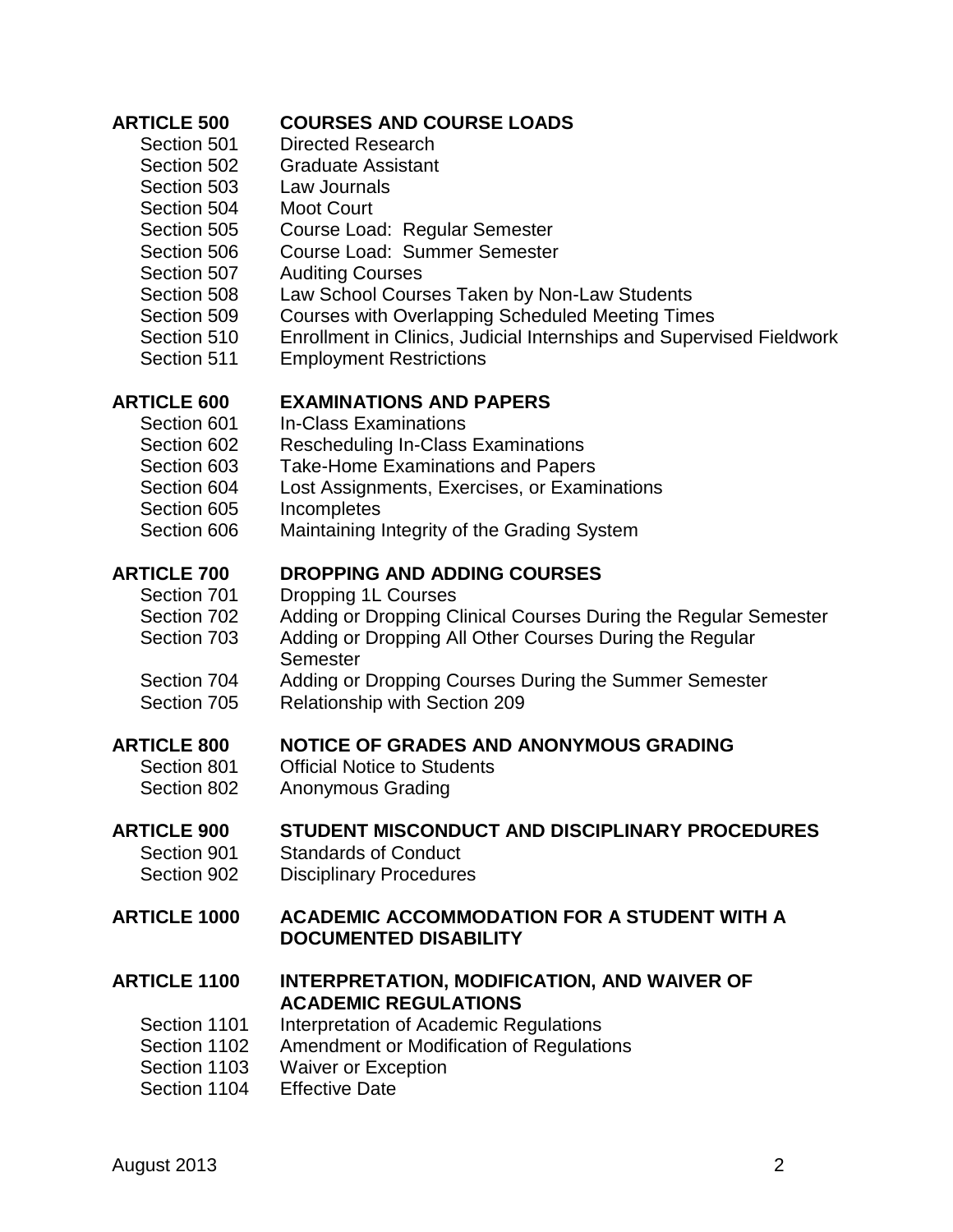## **MARQUETTE UNIVERSITY LAW SCHOOL**

## **ACADEMIC REGULATIONS**

#### **ARTICLE 100 DEFINITIONS**

#### **SECTION 101 Definitions**

In the Academic Regulations, the following words and phrases have the designated meanings.

- (1) "Academic Regulations Committee" means the committee of the Law School faculty charged with the administration of the Academic Regulations.
- (2) "Admissions Committee" means the committee of the Law School faculty charged with administering the Law School's admissions policies.
- (3) "Advanced Legal Research Course" means a course that the Law School faculty has designated as an "advanced legal research course" in the registration materials.
- (4) "Associate Dean for Administration" means the person holding that position in the Law School administration.
- (5) "Associate Dean for Academic Affairs" means the person holding that position in the Law School administration.
- (6) "Clinical Course" means a course that the Law School faculty has designated as a "clinical course" in the registration materials, which includes clinics, judicial internships, and supervised fieldwork programs.
- (7) "Credits completed" means credits for which an A+, A, A-, B+, B, B-, C+, C, C-, D, F, S, or U has been awarded.
- (8) "Credits earned" means credits for which an A+, A, A-, B+, B, B-, C+, C, C-, D, or S has been awarded.
- (9) "Cumulative grade point average" means the quotient produced by dividing the total number of quality points then of record by the total number of credits for which quality points have been assessed (including credits for which the grade of F was earned).
- (10) "Dropping and Adding Classes" includes changing to audit status or from audit to credit.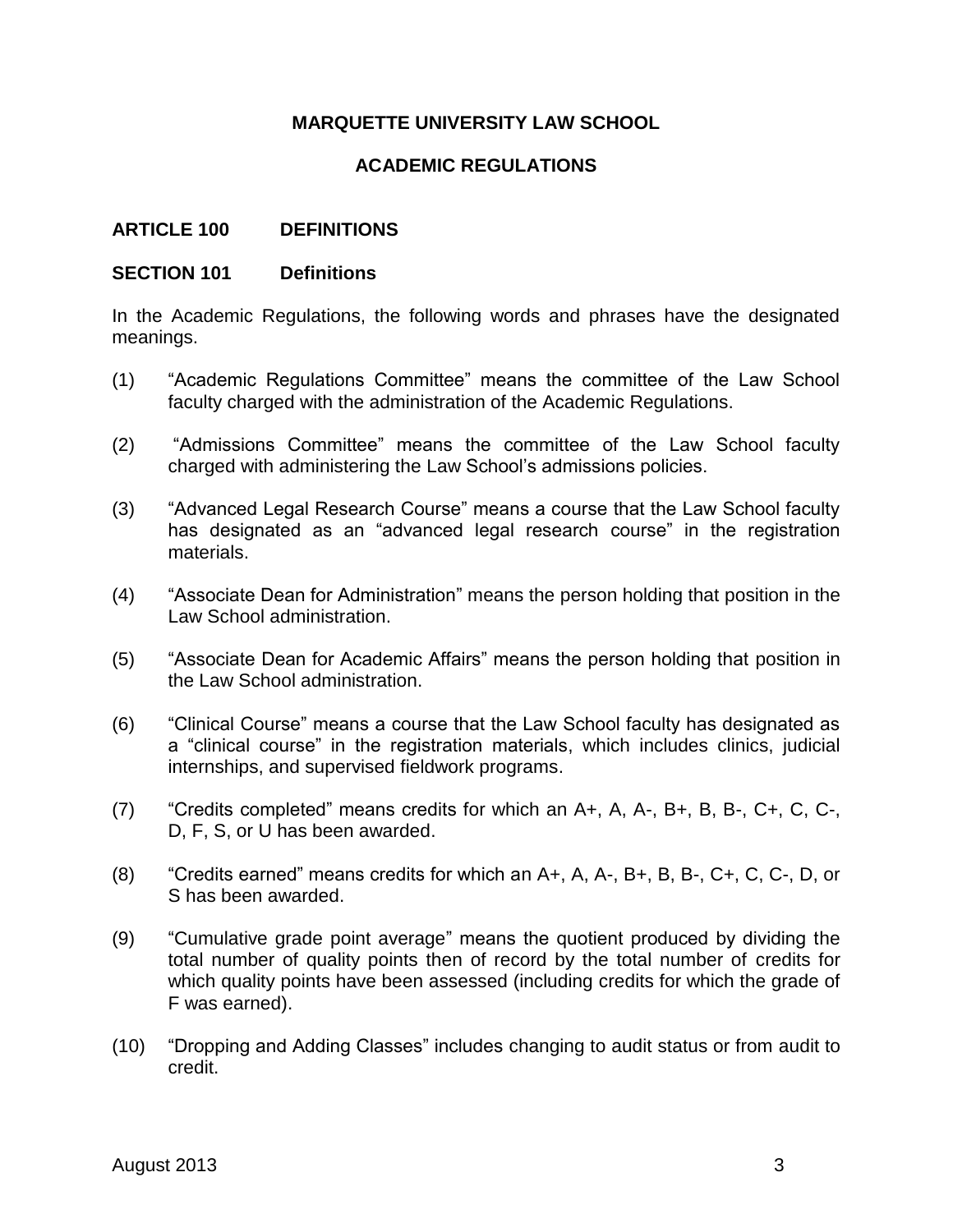- (11) "Fall semester" means the August December academic period.
- (12) "Full-time student" means a student enrolled in the Law School who was admitted to the Law School by the Admissions Committee as part of the School's full-time program.
- (13) "General enrollment elective course" class means a class that the Law School faculty has designated as a "general enrollment" class in the registration materials.
- (14) "Good standing" means that a student is eligible to continue at the Law School and is not on academic probation.
- (15) "Intersession course" means a course offered at another law school that is offered either between the Law School's regular semesters or during the Law School's spring break.
- (16) "Law School" means the Marquette University Law School.
- (17) "Part-time student" means a student enrolled in the Law School who was admitted to the Law School by the Admissions Committee as part of the Law School's part-time program.
- (18) "Perspectives Course" means a course that the Law School faculty has designated as a "perspectives course" in the registration materials.
- (19) "Process Course" means a course that the Law School faculty has designated as a "process course" in the registration materials.
- (20) "Public Law Course" means a course that the Law School faculty has designated as a "public law course" in the registration materials.
- (21) "Quality points" means the number arrived at by multiplying the grade points assessed for each course (including a zero for courses in which the grade is an F) by the number of credits allocated to the course. No quality points are assessed for a course graded on an S/U basis or from which the student has withdrawn or been dropped or dismissed. No quality points are assessed for courses taken at schools other than the Law School.
- (22) "Regular semester" means fall or spring semester.
- (23) "Regulations" means the Law School's Academic Regulations.
- (24) "Required course" means a course that has been designated as "required" by the Law School faculty and for which academic credit must be earned in order to qualify for the J.D. degree. See Section 201(6) for a list of required courses.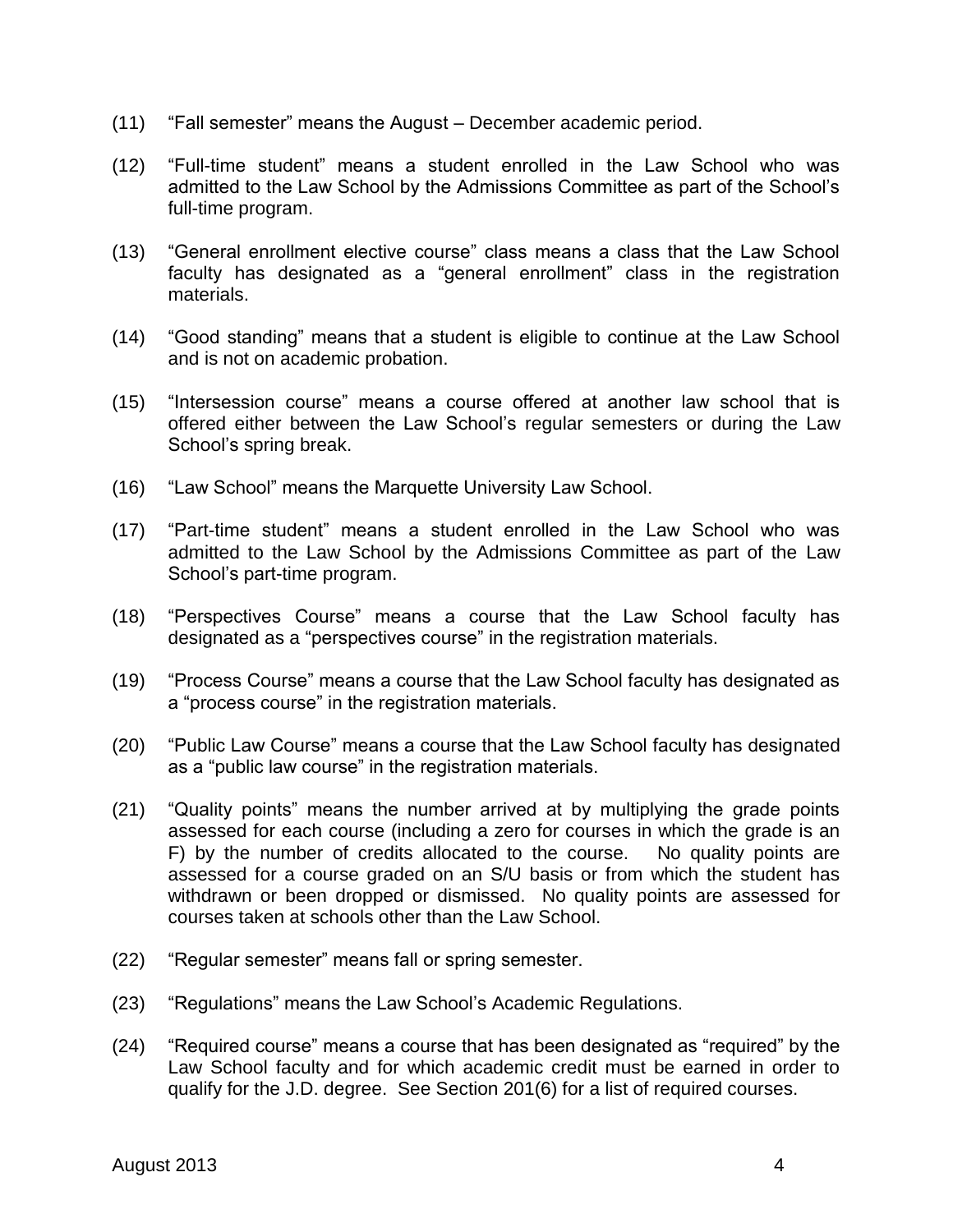- (25) "Second-year student" means a student who has earned at least 27 credits but no more than 53 credits.
- (26) "Semester" means a fall, spring, or summer semester.
- (27) "Seminar" means a course that the Law School faculty has designated as a "seminar" in the registration materials.
- (28) "Spring semester" means the January May academic period.
- (29) "Summer semester" means the period between the conclusion of the spring semester and the beginning of the fall semester.
- (30) "Third-year student" means a student who has earned at least 54 credits.
- (31) "Voluntary withdrawal" applies to a student who elects to drop all of his/her courses during a particular semester or a student who, after completion of a semester, does not re-enroll for the subsequent semester when s/he was otherwise eligible to do so.
- (32) "Workshop" means a course that the Law School faculty has designated as a "workshop" in the registration materials.

#### **ARTICLE 200 DEGREE AND ACADEMIC CREDIT REQUIREMENTS**

#### **SECTION 201 Degree Requirements**

The degree requirements specified in Section 201 apply to all students, except as otherwise provided.

In order to receive the J.D. degree from the Law School, the student shall:

- (1) Within the time limits specified in this Section, complete a minimum of 90 credits with a cumulative grade point average of at least 2.000. Of the 90 credits required, a minimum of 56 must be earned in courses at the Law School.
- (2) Achieve at least a C or S in at least 81 of the credits applied to the degree and a grade of at least D or CR in each required course.
- (3) Complete the degree no sooner than 27 months after the student has commenced law study at the Law School or at a law school from which the Law School has accepted transfer credit.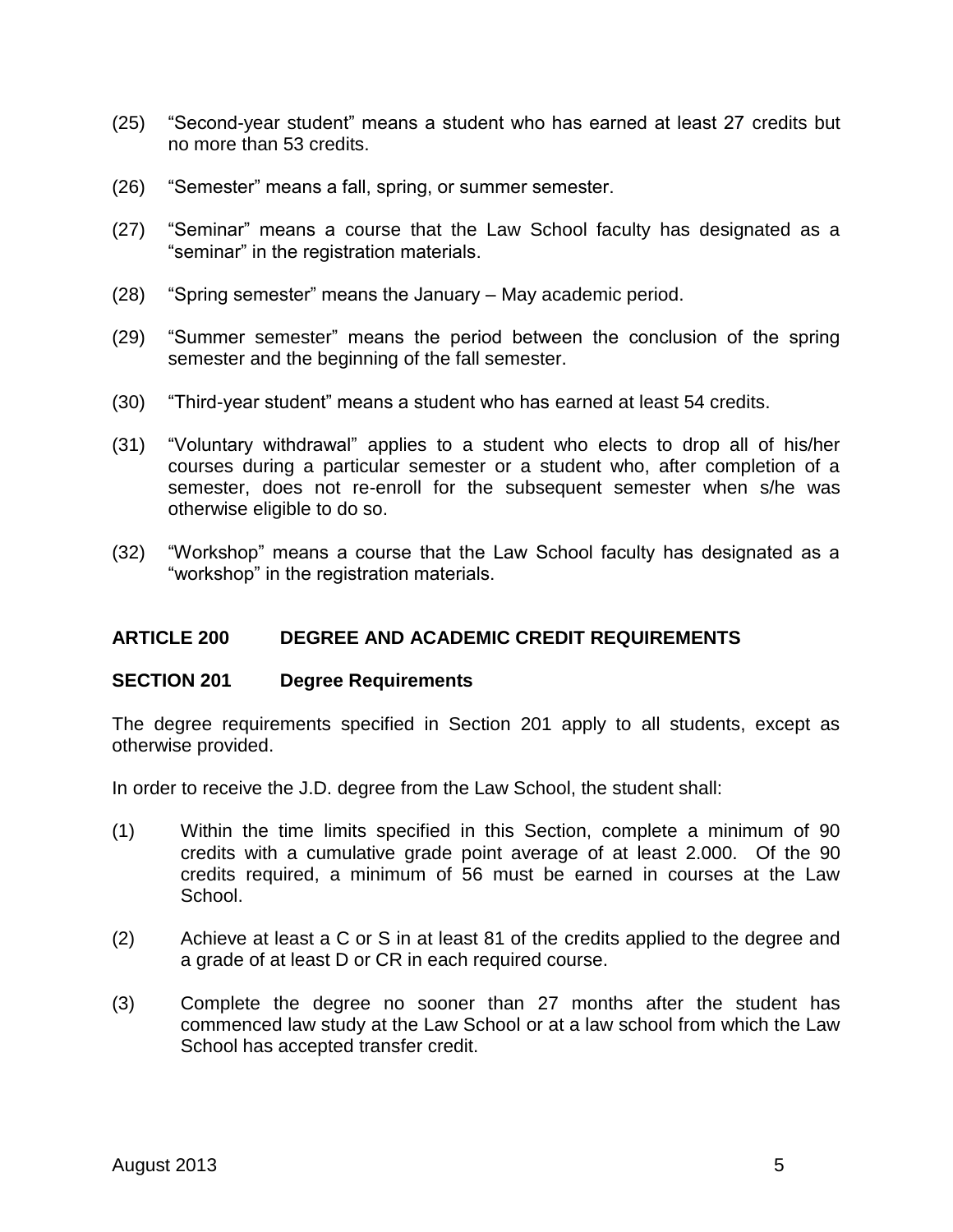- (4) Apply to the 90 credits required in 201(1) no more than 25 credits earned (a) in courses graded S/U, (b) as directed research and (c) in accordance with Section 203(3).
- (5) In the case of full-time students, complete all requirements for the J.D. degree within four uninterrupted academic years; in the case of part-time students, complete all requirements for the J.D. degree within six uninterrupted academic years. The date of first enrollment for advanced standing (transfer) students shall be the date of first enrollment in the school from which the student transfers.
- (6) **FOR STUDENTS COMMENCING THE STUDY OF LAW ON OR AFTER AUGUST 15, 2001:** A student must complete the following requirements with a D or CR or better:
	- (a) Required Courses: Civil Procedure Constitutional Law **Contracts** Criminal Law Legal Writing & Research 1 and 2 **Property Torts** Evidence Law & Ethics of Lawyering/The Law Governing Lawyers Trusts & Estates
	- (b) Other Requirements: A perspectives course A process course A public law course An advanced legal research course A workshop A seminar

Students commencing their studies at the Law School prior to August, 2001, are subject to the graduation requirements set forth in Section 201(5) of the August 2005 Academic Regulations.

## **SECTION 202 Academic Credit**

- (1) No academic credit may be earned for performance graded as F, except as otherwise set forth in this section.
	- (a) If a student receives an F in any required course, the student must subsequently demonstrate passing performance in the course by retaking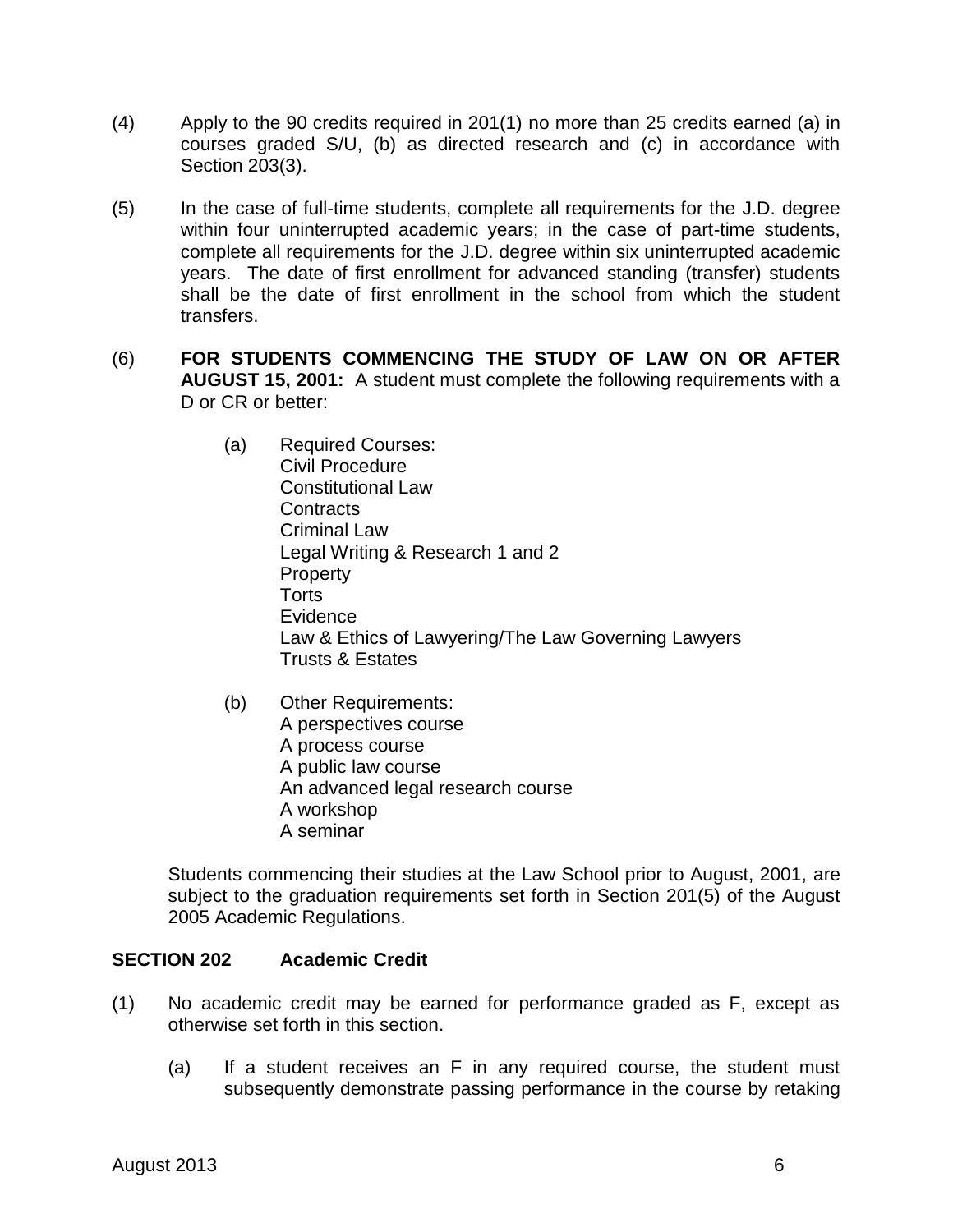the course until the student demonstrates achievement at the level of a C or higher. A student who must repeat a course must meet the following conditions:

- 1. The repeated course must be taken at Marquette Law School.
- 2. The repeated course must be identical to the original course in subject, catalog number, title, subtitle and credits
- 3. The course must be graded with the same grading basis as the original course
- (b) A student receiving an F in a course other than a required course as set out in 201(6)(a) shall not retake that course.
- (c) If a student receives an F in a required course, the F remains the official grade and continues to be used in calculating the cumulative grade point average.
- (d) A passing performance is recorded as a CR in the student's academic record for the semester in which the course is retaken, and academic credit for the course is earned. In the event a student retakes a course and does not earn a C or better, the subsequent D or F will be recorded as an NC.
- (2) Academic credit in a course graded S/U is earned by achieving an S. No academic credit is earned in courses graded as S/U for performance graded as U.
- (3) With the exception of students admitted with advanced standing, a student shall not receive credit for any courses taken before matriculating at the Law School.
- (4) No academic credit may be earned for a Law School course unless the student is enrolled in the course.
- (5) With the exception of a student who has failed a required course, no student may retake a course for law school credit, with the exception of courses designated as repeatable by the Law School faculty. Courses that allow unlimited repeats include variable title courses such as contemporary legal issues and selected topics, continuation courses, directed research, graduate assistant, law journals, moot court, judicial internships, supervised field placements, and study abroad programs.
- (6) A student who must retake a course, other than those courses referenced in 202(5), must meet with the Associate Dean for Administration, who will determine whether or not the student must complete a "Request Permission to Repeat a Course" form, found online at [http://ww.mu.edu/mucentral/registrar/policy\\_forms.shtml.](http://ww.mu.edu/mucentral/registrar/policy_forms.shtml)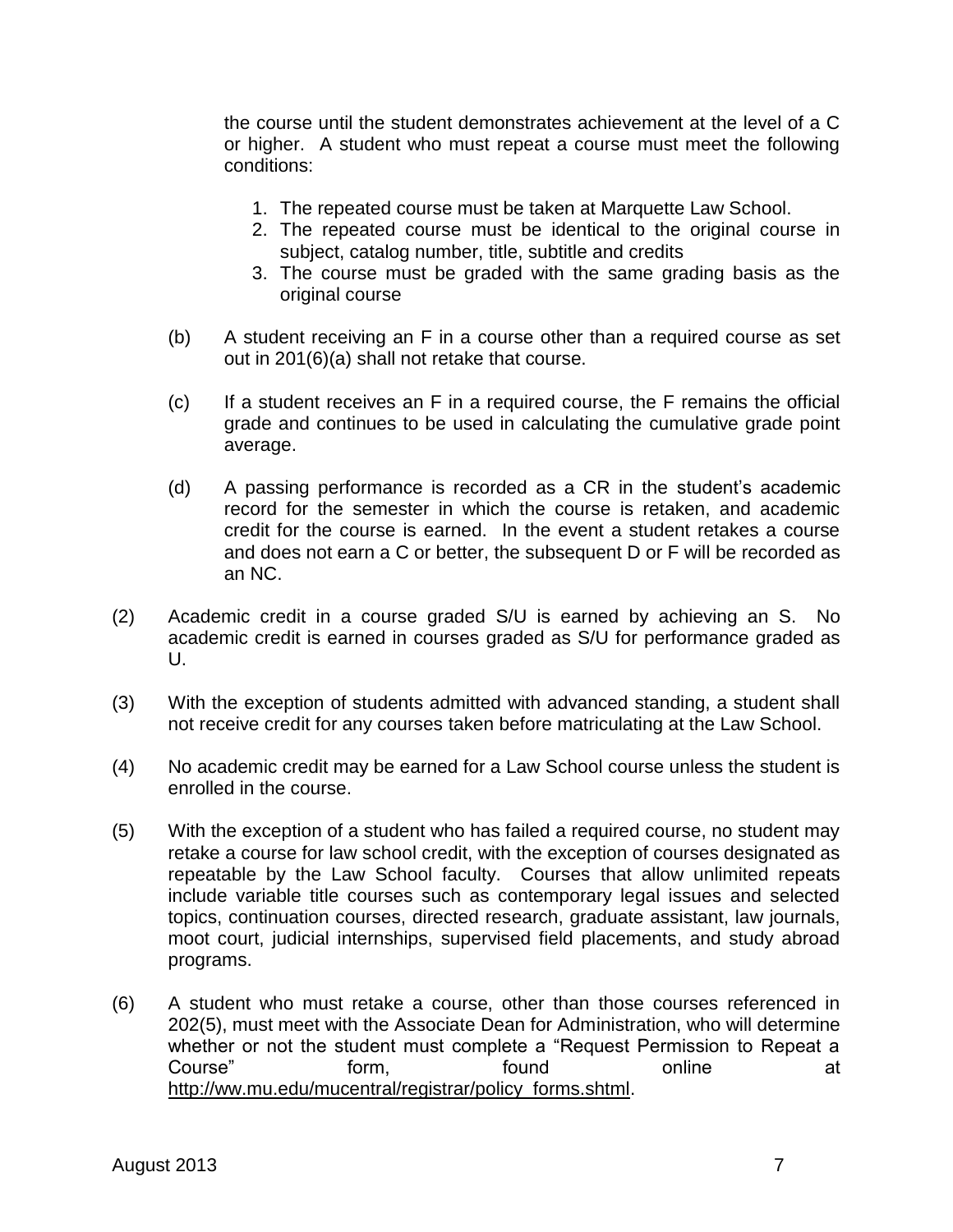## (7) **SECTION 203 Academic Credit for Courses Taken At Other Schools**

#### (1) **Academic Credit for Regular Semesters or Intersessions at Other Law Schools**

A student may earn academic credit for courses taken during regular semesters or intersessions while visiting at a law school approved by the American Bar Association. Grades received in courses taken at another law school are not included in the computation of a student's cumulative grade point average at the Marquette University Law School. No more than eighteen (18) credits earned in these courses may be applied toward fulfillment of the requirements for the law degree. No credit will be awarded by the Law School unless the following conditions have been met:

- (a) Prior to commencing a visitorship at another law school, the student must obtain the approval of the Law School Academic Regulations Committee. A student shall seek approval by filing a written petition with the chair of the Committee, detailing the student's plans and the reasons for the request to visit elsewhere.
- (b) Prior to the commencement of a semester or intersession away, the student must request a letter of good standing from the Associate Dean for Administration and must obtain that dean's approval of course work to be taken at the other school.
- (c) A student requesting visitor status must demonstrate good cause. Students are subject to the 56-credit rule articulated in Section 201(1) of these regulations.
- (d) After the visitorship is completed, the Law School must receive an official transcript from the law school at which the student visited in order for credits earned at that institution to be recognized by the Law School. Academic credit may be awarded at the Law School for courses in which the student received at least a C or its equivalent.

#### (2) **Academic Credit for Summer Semesters at Other Law Schools**

A student may earn academic credit for courses taken during the summer semester at other law schools approved by the American Bar Association. Grades received in courses taken at another law school are not included in the computation of a student's cumulative grade point average at the Law School. Credits earned in these courses may be applied toward partial fulfillment of the requirements for the Marquette University law degree when each of the following conditions has been met:

(a) Prior to commencing summer studies at another law school, the student must request a letter of good standing from the Associate Dean for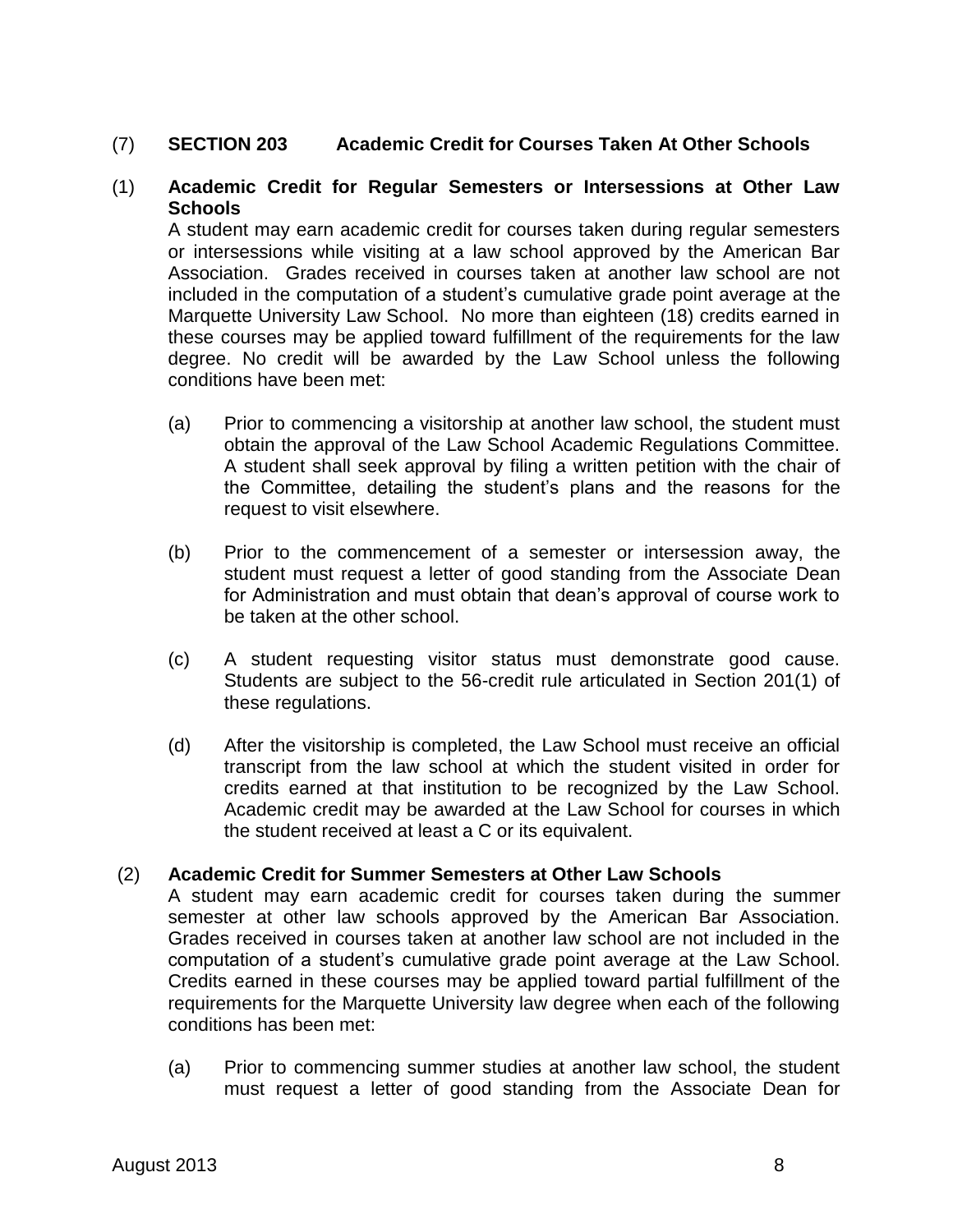Administration. The student must further obtain that dean's approval of course work to be taken at the other school.

- (b) After the summer semester is completed, the Law School must receive an official transcript from the school at which the course was taken indicating that the student received at least a C or its equivalent in order for the Law School to recognize credits earned in that course.
- (c) No more than nine credits may be earned in a summer semester at another Law School.
- (d) Students are subject to the 56-credit rule articulated in Section 201(1) of these regulations.

## (3) **Credit for Graduate School Courses and Medical College Of Wisconsin Courses**

- (a) Students who have completed 27 credits with a cumulative grade point average of 2.0 may, with the prior written approval of the Associate Dean for Administration, earn credit for not more than six hours of courses in other departments, colleges, or schools of Marquette University or of the Medical College of Wisconsin in fulfillment of the requirements for the J.D. degree. A course outside the Law School shall not be approved for credit unless it meets the following criteria:
	- (i) The course must be offered for graduate credit within Marquette University or the Medical College of Wisconsin; and
	- (ii) The course must contribute to the education of a lawyer.
- (b) Upon successful completion of a course taken outside the Law School, the grade achieved is recorded in the student's academic records and credit is awarded; however, the grade is not averaged into the student's cumulative grade point average. For purposes of this Section, "successful completion" of a course is defined as receipt of a grade not lower than B or its equivalent.
- (c) If a grade lower than B or its equivalent is received in a course taken outside of the Law School, the grade achieved is recorded in the student's academic record, but credit toward the J.D. is not awarded. The grade is not averaged into the student's cumulative grade point average.
- (d) Credits earned in courses outside the Law School prior to the completion of 27 law school credits shall not be applied toward fulfillment of the requirements for the J.D. degree.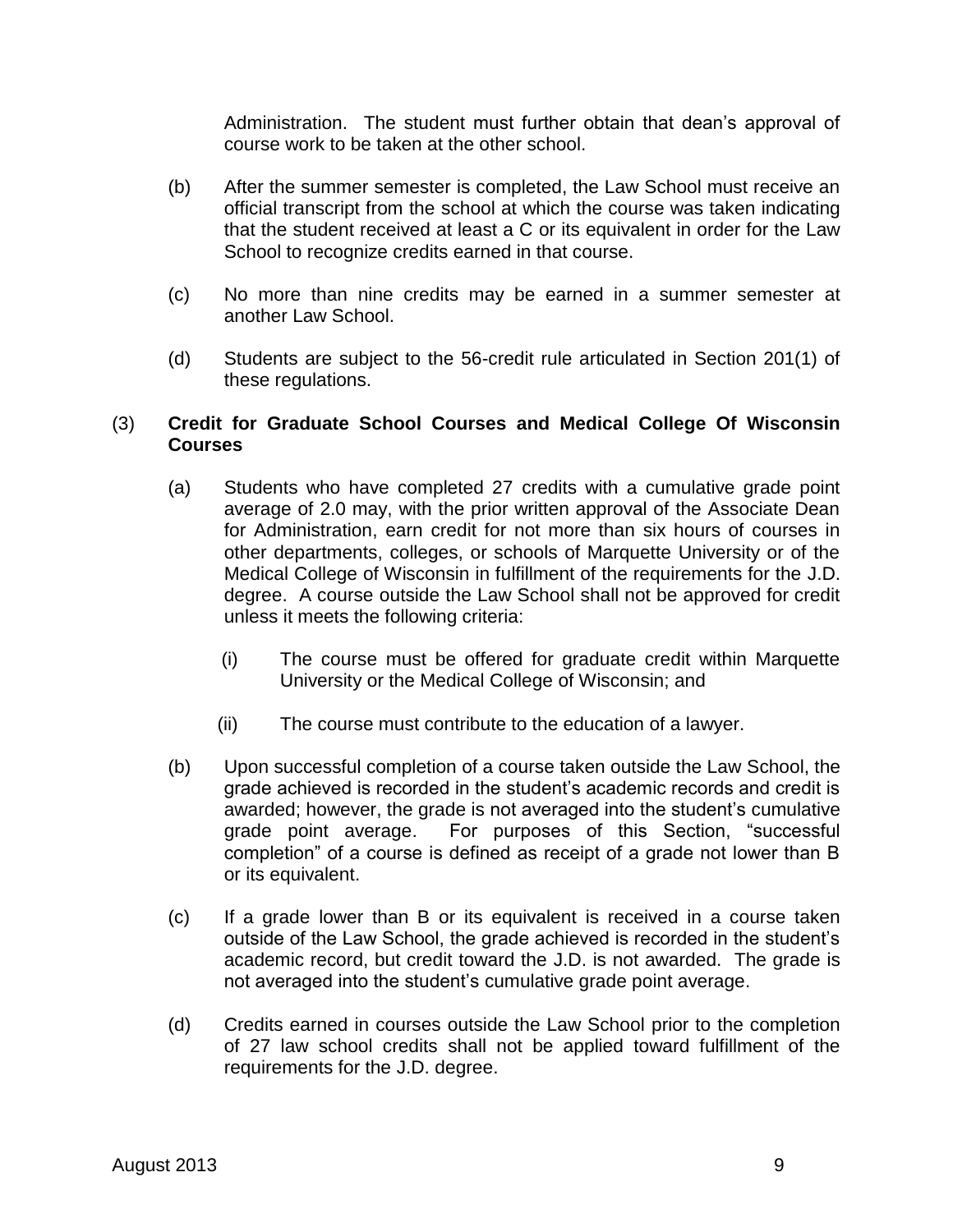- (e) This section does not prevent a student enrolled in a concurrent degree program approved by the faculty from taking courses outside the Law School in accordance with the provisions of that concurrent degree program. To the extent that these rules conflict with the rules for a concurrent degree program, the rules for the concurrent degree program control.
- (f) Students who are paying on a per credit basis and who are taking graduate-level courses at Marquette University are charged at the Law School per credit rate. Students taking courses at the Medical College of Wisconsin are charged at the Medical College of Wisconsin rate.

## **SECTION 204 Requirements for the Juris Doctor Degree with Honors**

J.D. degrees with honors shall be awarded as follows:

| Top one percent of graduating class                    | Summa Cum Laude  |
|--------------------------------------------------------|------------------|
| Next five percent of graduating class                  | Magna Cum Laude  |
| Remainder of top twenty percent of<br>graduating class | <b>Cum Laude</b> |

Students who graduate in May are awarded honors pursuant to the standards set forth above. Students who graduate in August or December are awarded honors on the basis of the prior May graduating class percentiles.

## **SECTION 205 Class Rank**

The Law School calculates class rank after every regular semester for students who have completed 27 or more credits and who have completed the entire 1L curriculum. A student's initial class rank is exclusively based on the cumulative grade point average achieved in 1L courses. Thereafter, students who have completed between 27 and 53 credits inclusive are ranked as one group; students who have completed more than 53 credits are ranked in a second group. In May, all graduates are ranked as a single group.

After each regular semester, the Law School individually ranks students in the top 10% of each group. The Law School also calculates the cut-off averages for the top 10%, 15%, 20%, 25%, 33%, 50% and 75% of each group.

Students who graduate in May are given final class rank information as described above. Students who graduate in August and December of that year are given final class rank information on the basis of the prior May graduating class percentiles.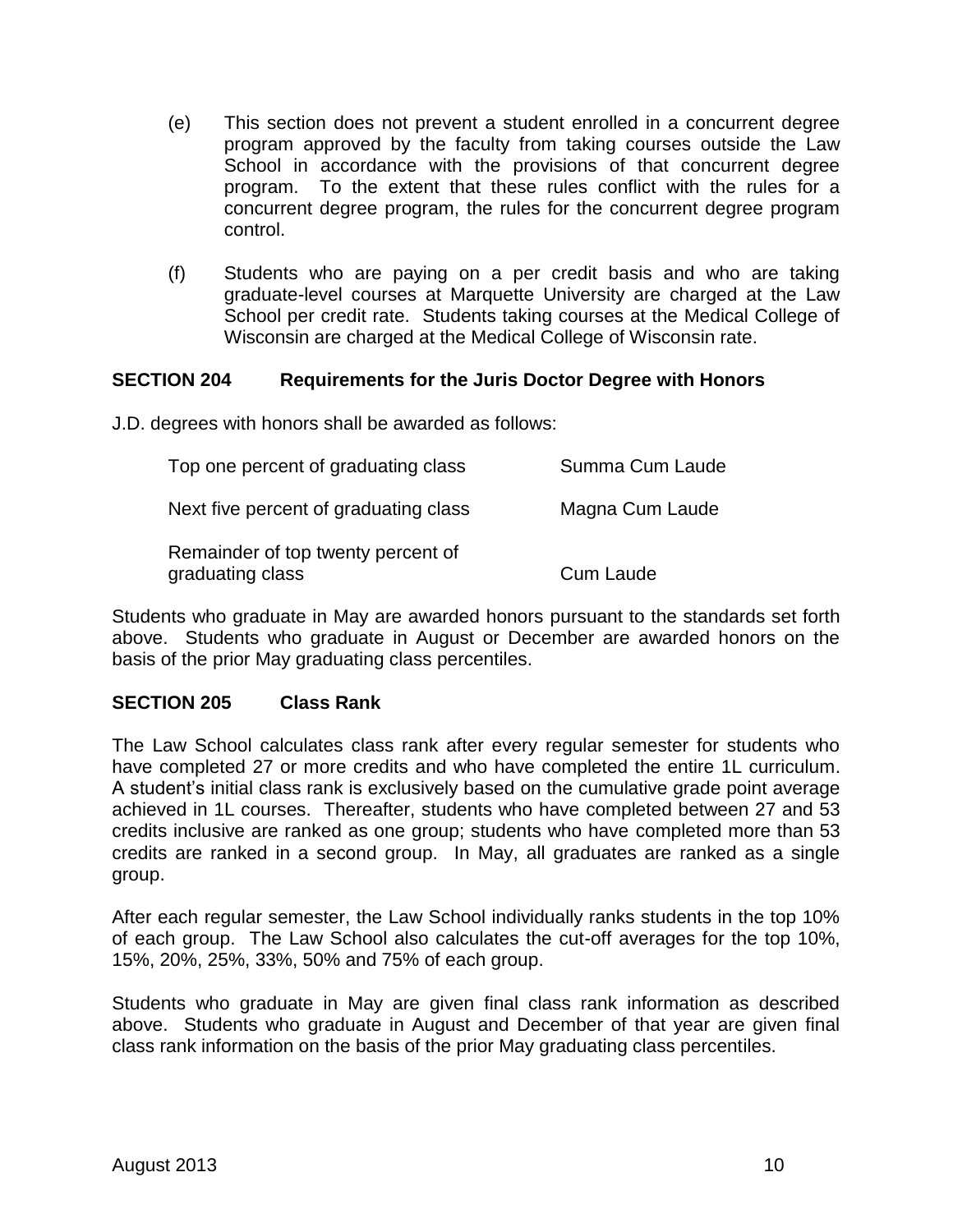# **SECTION 206 Grading System**

| Grade       | Interpretation                                                                                                                                                                                                            | Grade Points per<br><b>Semester Hour</b> |
|-------------|---------------------------------------------------------------------------------------------------------------------------------------------------------------------------------------------------------------------------|------------------------------------------|
| $A+$        | <b>Distinguished Performance</b>                                                                                                                                                                                          | 4.00                                     |
| A           | Outstanding                                                                                                                                                                                                               | 4.00                                     |
| $A -$       | Excellent                                                                                                                                                                                                                 | 3.67                                     |
| B+          | Very Good                                                                                                                                                                                                                 | 3.33                                     |
| B           | Good                                                                                                                                                                                                                      | 3.00                                     |
| B-          | Competent                                                                                                                                                                                                                 | 2.67                                     |
| $C+$        | Adequate                                                                                                                                                                                                                  | 2.33                                     |
| $\mathsf C$ | <b>Minimally Competent</b>                                                                                                                                                                                                | 2.00                                     |
| $C -$       | <b>Less Than Satisfactory</b>                                                                                                                                                                                             | 1.67                                     |
| D           | Poor                                                                                                                                                                                                                      | 1.00                                     |
| F           | Failing                                                                                                                                                                                                                   | 0.00                                     |
| S           | Satisfactory – completion of a course<br>designated as an S/U course, equivalent of<br>C work or better. Full academic credit earned,<br>but the grade does not affect the cumulative<br>grade point average.             | 0.00                                     |
| U           | Unsatisfactory – completion of a course<br>designated as an S/U course, equivalent<br>to work below the level of a "C". No academic<br>credit earned and the grade does not affect<br>the cumulative grade point average. | 0.00                                     |

# (1) The Law School's grading system is as follows: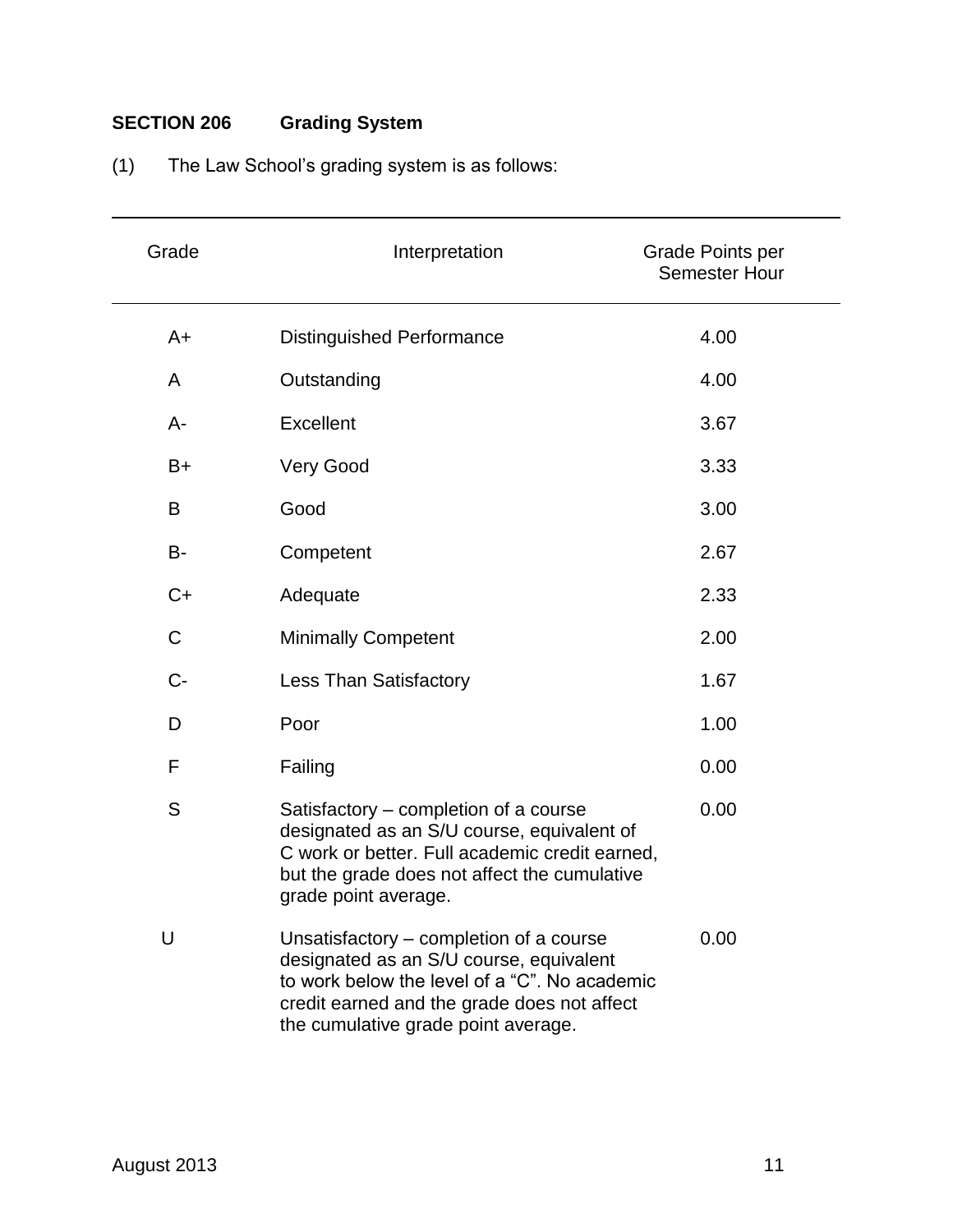| Grade                                                                   | Interpretation                                                                                                                                                                                                                                                             | Grade Points per<br><b>Semester Hour</b> |  |
|-------------------------------------------------------------------------|----------------------------------------------------------------------------------------------------------------------------------------------------------------------------------------------------------------------------------------------------------------------------|------------------------------------------|--|
| <b>CR</b>                                                               | Credit Recorded – Indicating that a student<br>who previously received an F in a course<br>subsequently retook the course and<br>demonstrated passing performance.                                                                                                         | 0.00                                     |  |
| <b>NC</b>                                                               | Noncompletion - Indicating that a student<br>who previously received an F in a course<br>subsequently retook the course and did not<br>demonstrate passing performance.                                                                                                    | 0.00                                     |  |
|                                                                         | Incomplete – Temporary grade awarded<br>under Section 605 of these regulations.                                                                                                                                                                                            | 0.00                                     |  |
| <b>AU</b>                                                               | Audit – The student met all attendance<br>requirements for the course, but was not<br>required to submit written work and was not<br>permitted to take the final examination. The<br>audit was elected within the time limits specified in<br>Section 507.                 | 0.00                                     |  |
| <b>AUA</b>                                                              | Late Audit – The student met all attendance<br>requirements for the course, but was not required<br>to submit written work and was not permitted to<br>take the final examination. The student was<br>granted an exception to the time limits specified in<br>Section 507. |                                          |  |
| W                                                                       | Withdrawal from a course. No academic<br>credit earned and the grade is not included<br>in calculating the cumulative grade point<br>average.                                                                                                                              | 0.00                                     |  |
| The grades of A+, A, A- and B+ are deemed to be "honors grades."<br>(2) |                                                                                                                                                                                                                                                                            |                                          |  |

(3) The grade of A+ is used to identify a student who has delivered distinguished performance in a course. Only one such grade may be awarded in the course though there is no obligation to award such a grade in the absence of distinguished performance.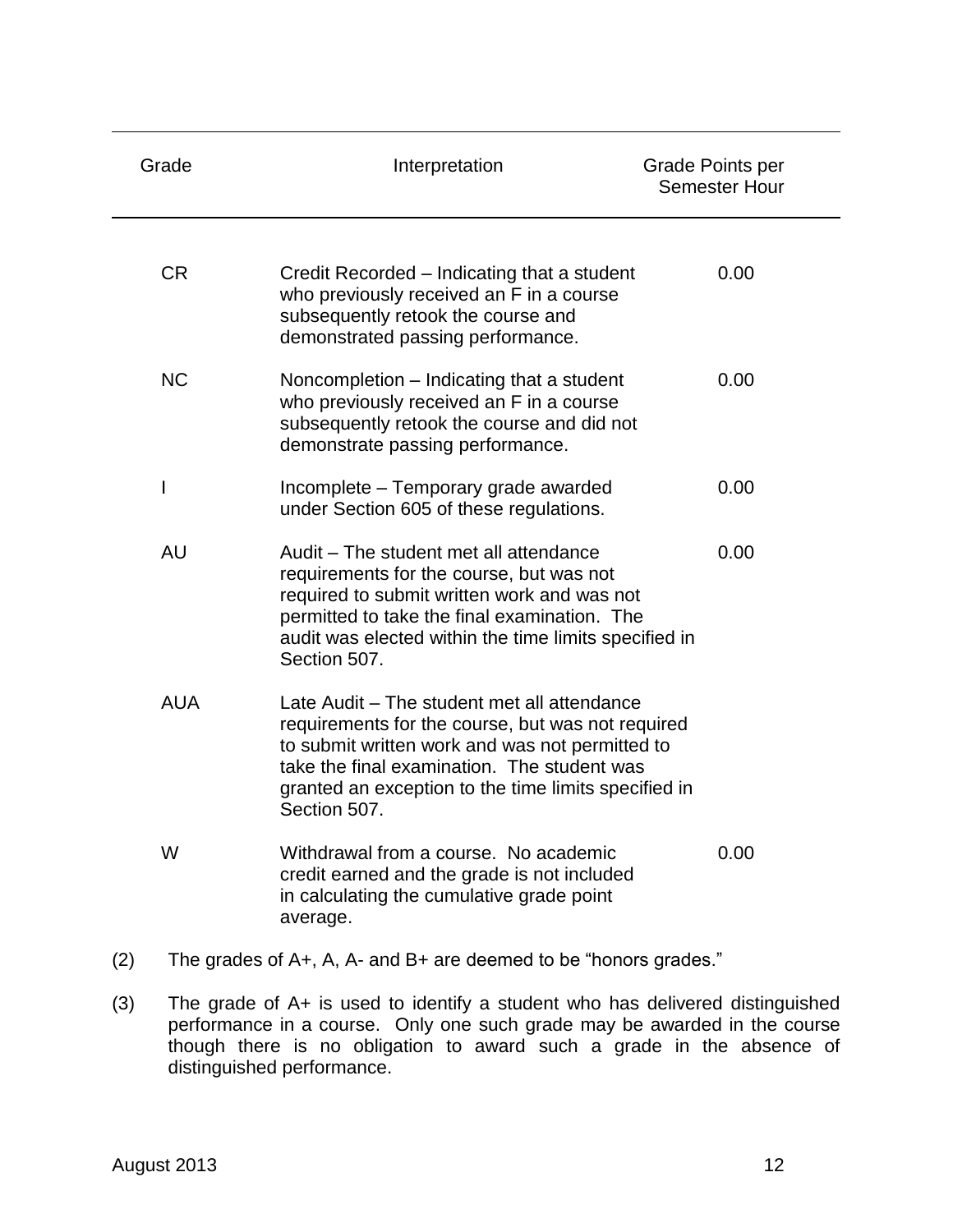#### **SECTION 207 Dean's List**

- (1) At the conclusion of each semester the Law School publishes a "Dean's List" to recognize superior academic achievement during that semester.
- (2) To qualify for the Dean's List, a student must achieve a 3.500 or higher semester average while carrying six or more credits that are Law School courses graded other than on a Satisfactory/Unsatisfactory basis.

#### **SECTION 208 Attendance**

Students must regularly and punctually attend class. A student's violation of this rule may result in sanctions, including the award of a lower grade or dismissal from the course with an "F" or "U".

#### **SECTION 209 Voluntary Withdrawal From the Law School and Subsequent Re-enrollment**

A student may voluntarily withdraw from the Law School upon notice to the Associate Dean for Administration. Voluntary withdrawal occurs when a student elects to drop all of his or her courses, or when a student fails to enroll for the next semester when s/he is otherwise eligible to do so. The subsequent re-enrollment of a student who has withdrawn is governed by the following:

- (1) A student who voluntarily withdraws without completing the fall semester of the first year of law study and who subsequently seeks to re-enroll must apply to the Admissions Committee for admission as a beginning student.
- (2) A student who has completed the first semester of law study with a cumulative grade point average of 2.000 or above may voluntarily withdraw and re-enroll as a matter of right, provided that the student can complete his or her coursework within the time limits of Section 201.
- (3) A student who completes the fall semester of the first year of law study with a cumulative grade point average below 2.000 and who fails to register for the following spring semester, or who withdraws before completing that spring semester, may re-enter in a subsequent semester only with the permission of the Academic Regulations Committee and subject to such conditions as it may impose.
- (4) A student who has completed the first two regular semesters of law study with a cumulative grade point average of above 1.900 may voluntarily withdraw and reenroll as a matter of right, provided that the student can complete his or her coursework within the time limits of Section 201.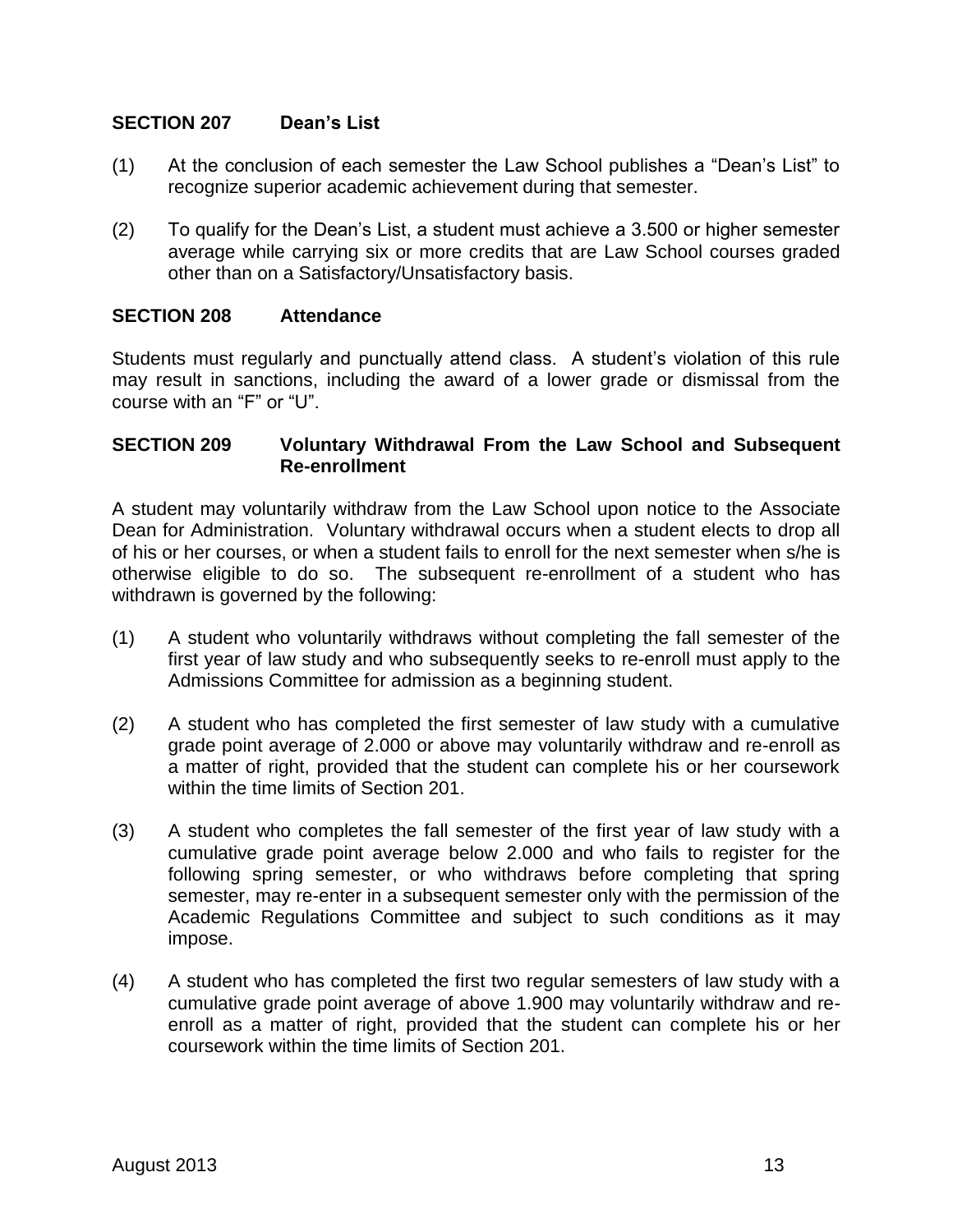## **SECTION 210 Admission To Practice In Wisconsin**

To be admitted to practice in Wisconsin, a student must meet the requirements set forth in Wisconsin Supreme Court Rules 40.03.

## **SECTION 211 Concurrent Degree Programs**

- (1) All concurrent degree programs require application to, and admission by, both the Law School and the graduate program. Students enrolled in concurrent degree programs may apply up to nine credits from the graduate program toward the J.D. degree.
- (2) Students enrolled in concurrent degree programs who are paying on a per credit basis and who are taking graduate-level courses at Marquette University are charged at the Law School per credit rate. Students enrolled in concurrent degree programs with the Medical College of Wisconsin are charged at the Medical College of Wisconsin rate for Medical College of Wisconsin courses.

#### **ARTICLE 300 ACADEMIC STANDING: DISMISSAL AND PROBATION**

#### **SECTION 301 Academic Dismissal of Full-time Students**

Unless granted probation by the Academic Regulations Committee pursuant to Section 303, a full-time student shall be dismissed from the Law School if

- (1) The student's cumulative grade point average is below 1.900 at the conclusion of the second semester of law study; or
- (2) The student's cumulative grade point average is below 2.000 at the conclusion of the third or any subsequent semester of law study.

#### **SECTION 302 Academic Dismissal of Part-time Students**

Unless granted probation by the Academic Regulations Committee pursuant to Section 303, a part-time student shall be dismissed from the Law School if

- (1) The student's cumulative grade point average is below 1.900 at the conclusion of the semester in which his or her  $27<sup>th</sup>$  credit is completed; or
- (2) The student's cumulative grade point average is below 2.000 at the conclusion of the semester in which his or her  $45^{th}$ ,  $54^{th}$ ,  $75^{th}$ , or  $90^{th}$  credits are completed.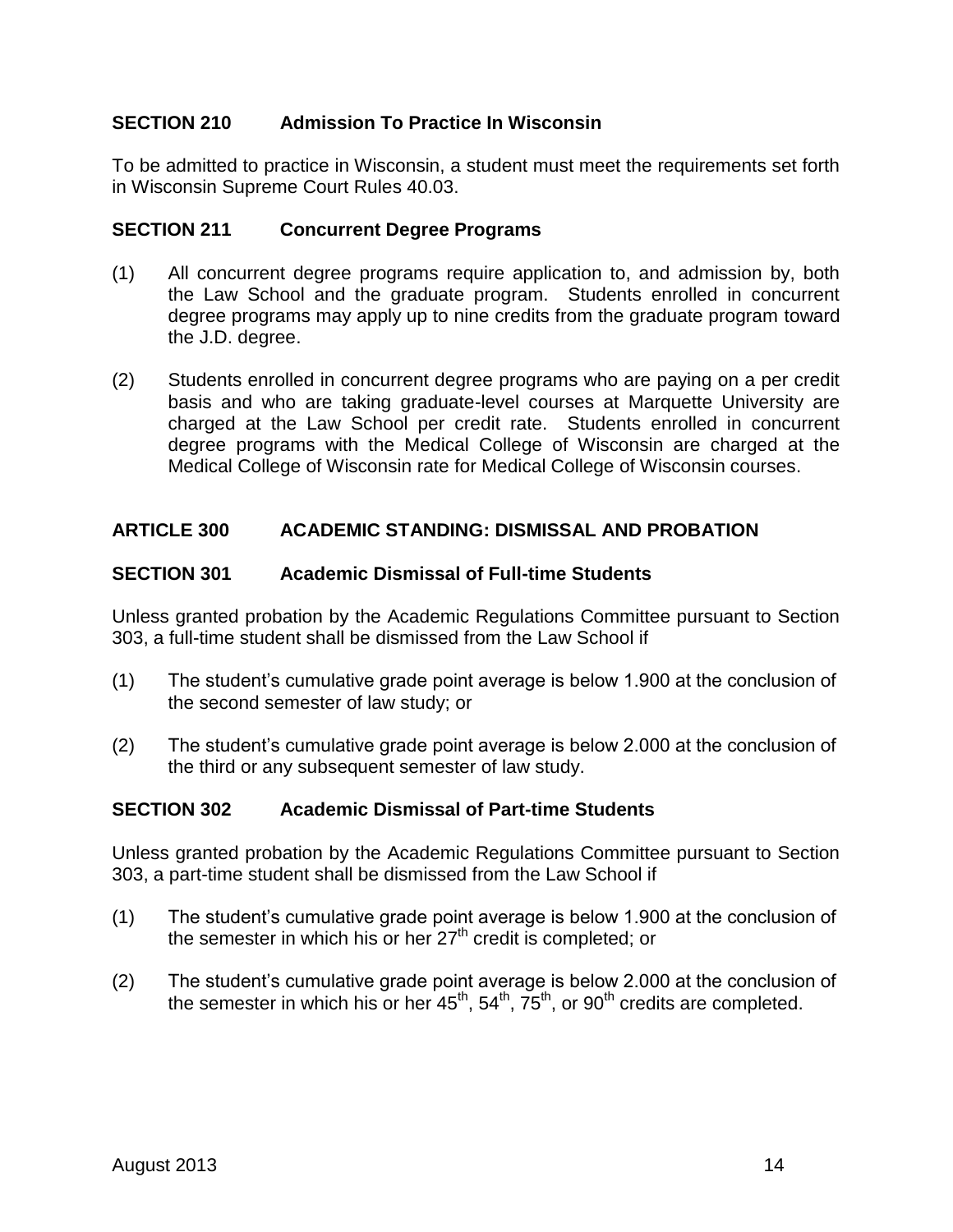#### **SECTION 303 Petition for Probation in Lieu of Dismissal**

Any student subject to dismissal under Section 301 or 302 may petition the Academic Regulations Committee to be placed on probation in lieu of dismissal. The Academic Regulations Committee may grant the student probation only if the student demonstrates each of the following by clear evidence:

- (1) The student's failure to maintain the minimum grade point average provided in sections 301 and 302 was due to extraordinary and compelling circumstances; and
- (2) The circumstances that interfered with the student's ability to maintain the minimum grade point average have been addressed and will no longer interfere with the student's ability to attain and maintain good academic standing.

Before granting probation under this Section, the Academic Regulations Committee must be satisfied that the student has the ability to attain and maintain a grade point average of at least 2.000. The conditions for probation granted under this Section shall be governed by Section 304. All petitions for probation in lieu of dismissal must be received by the Academic Regulations Committee no later than two weeks after the date of the communication notifying the student that the student is subject to dismissal.

#### **SECTION 304 Academic Probation**

- (1) A full-time student who completes the second semester of law study with a cumulative grade point average between 1.900 and 1.999 is automatically on probation for the third regular semester of law study.
- (2) A part-time student who has a cumulative grade point average between 1.900 and 1.999 at the conclusion of the semester in which his or her  $27<sup>th</sup>$  credit is completed is automatically on probation until the  $45<sup>th</sup>$  credit is completed.
- (3) A condition of probation in all cases is that a cumulative grade point average of 2.000 be achieved by the conclusion of the probationary period. Failure to achieve a cumulative grade point average of 2.000 by that time renders a student subject to dismissal under this Article.
- (4) In addition to the conditions of probation provided in Paragraph (3) of this Section, the Academic Regulations Committee may impose other conditions designed to foster the successful completion of probation and, ultimately, the successful completion of degree requirements.

#### **SECTION 305 Finality of Committee Decisions**

Decisions of the Academic Regulations Committee on matters arising under Article 300 are final.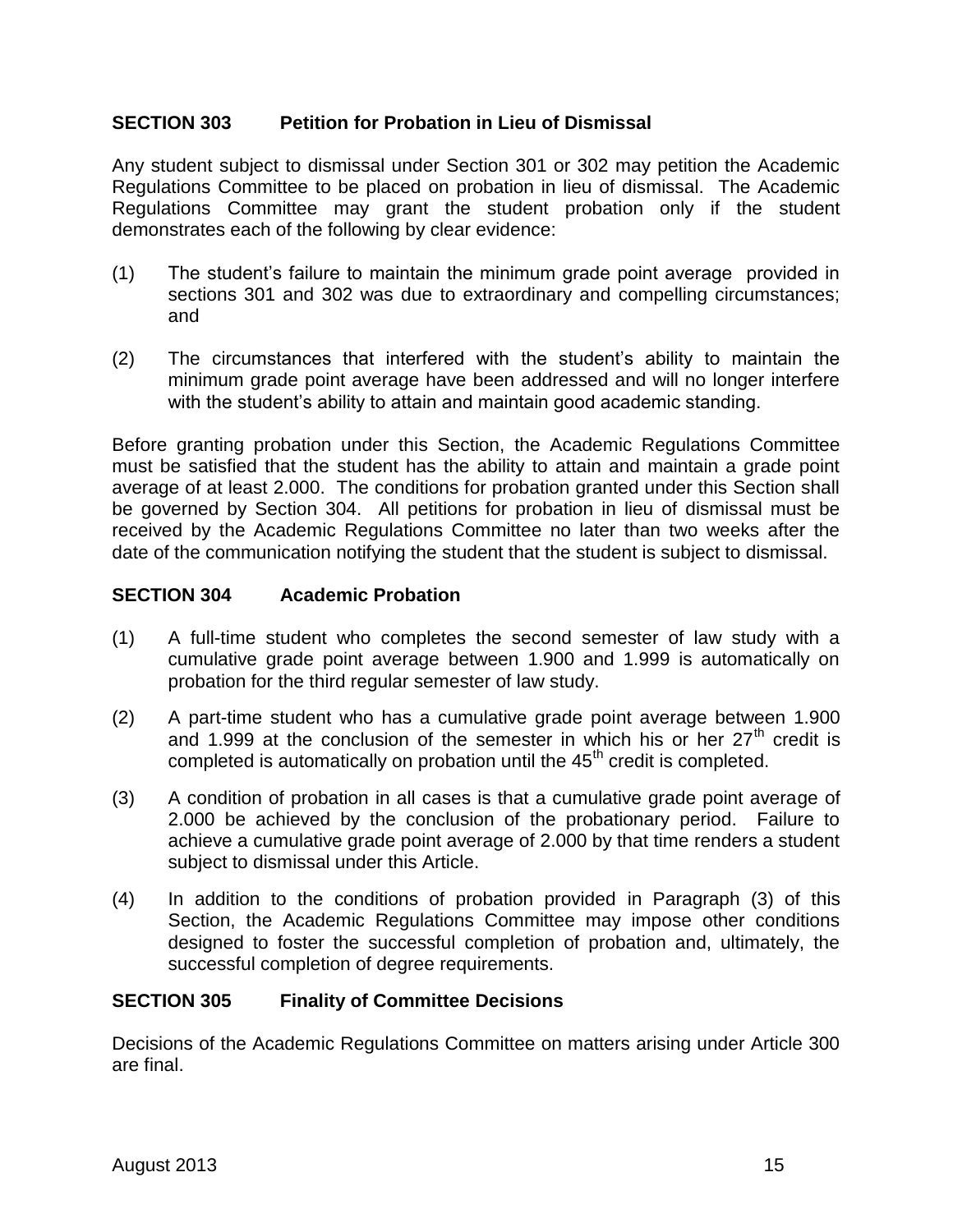## **ARTICLE 400 ADVANCED STANDING [TRANSFER STUDENTS]**

#### **SECTION 401 Application for Admission with Advanced Standing**

Students who have earned credits at another law school approved by the American Bar Association may be considered by the Admissions Committee for admission to the Law School with advanced standing.

#### **SECTION 402 Advanced Standing Credit**

- (1) Advanced standing credit may be given for each course in which the student received at least a C or its equivalent.
- (2) A student admitted with advanced standing must earn a minimum of 56 credits in courses offered by the Law School to qualify for a J.D. degree from Marquette University. The Law School's Associate Deans will determine which Law School requirements the student with advanced standing will be deemed to have satisfied at the transferor institution and which requirements the student must yet complete to earn the J.D. from the Law School.
- (3) Only the credits accepted for advanced standing credit transfer. Grades received in those courses do not transfer and are not included in the calculation of the student's Law School cumulative grade point average.
- (4) With the exception of students admitted with advanced standing, a student shall not receive credit for any courses taken before matriculating at the Law School.

#### **SECTION 403 Degree and Academic Credit Requirements**

A student admitted with advanced standing must satisfy the degree and academic credit requirements set forth in Article 200.

#### **SECTION 404 Admission with Advanced Standing from Foreign Institutions**

- (1) Students who have earned credits at a foreign institution may be considered by the Admissions Committee for admission to the Law School with advanced standing.
- (2) If a student from a foreign institution is granted admission with advanced standing, the Law School's Associate Deans will determine the number of credits to accept from the transferor institution up to a maximum of 30 credits. They will also determine which Law School requirements the student with advanced standing will be deemed to have satisfied at the transferor institution and which requirements the student must yet complete to earn the J.D. from the Law School.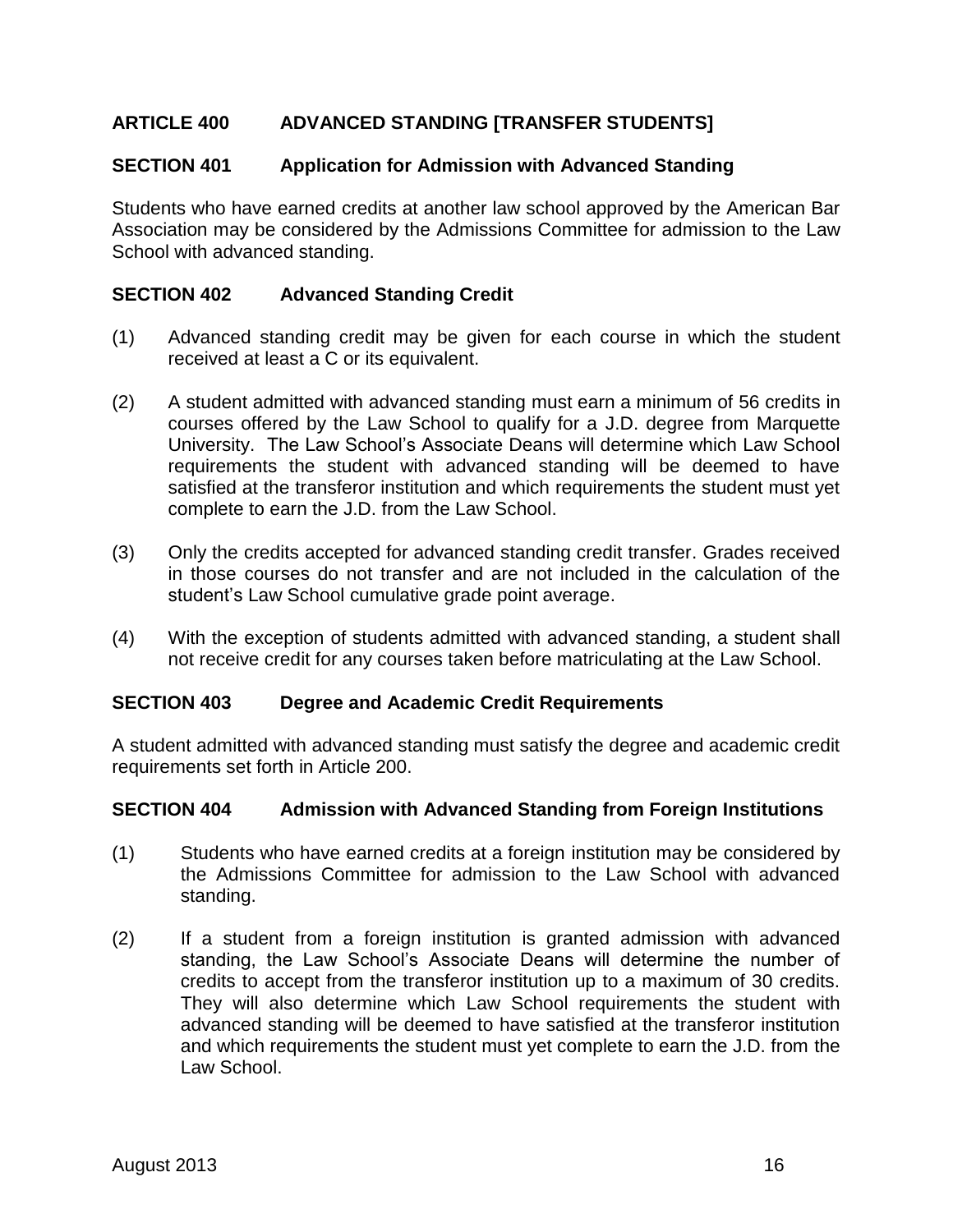## **ARTICLE 500 COURSES AND COURSE LOADS**

#### **SECTION 501 Directed Research**

- (1) A student who has completed 27 or more credits, and who has a cumulative grade point average of 2.000 or higher and is not on academic probation, may arrange with a willing member of the faculty to do directed research under the faculty member's supervision.
- (2) The following conditions apply to credit for directed research:
	- (a) A full-time or emeritus member of the Law School faculty must supervise the research.
	- (b) The supervising faculty member has discretion to approve the research topic and will determine the number of credits to be awarded.
	- (c) The research, conference, and writing time shall consist of no fewer than sixty clock hours, for which no other credit has been or will be given, for each hour of credit awarded.
	- (d) While it is anticipated that a supervising faculty member may approve credit under this section for directed research related to the research interests of the supervising faculty member, and which directed research is intended to contribute to the research of the supervising faculty member, to be eligible for credit under this section, the directed research must result in a substantial paper of independent integrity. Moreover, students will not be eligible for credit under this section if they are also paid as research assistants for the time devoted to the independent research.
	- (e) Directed Research shall be graded by the supervising faculty member.
	- (f) Credits earned in Directed Research (Law 595), Graduate Assistant (Law 596), or any combination thereof, shall not exceed two in any semester.
	- (g) The student shall enroll in Directed Research (Law 595) for the semester in which a substantial portion of the work will be done.
- (3) Academic credit earned for directed research shall not be certified by the Dean as meeting the 30 or 60 credit subject matter requirements of Wisconsin Court Rule 40.03 for admission to the State Bar of Wisconsin by diploma.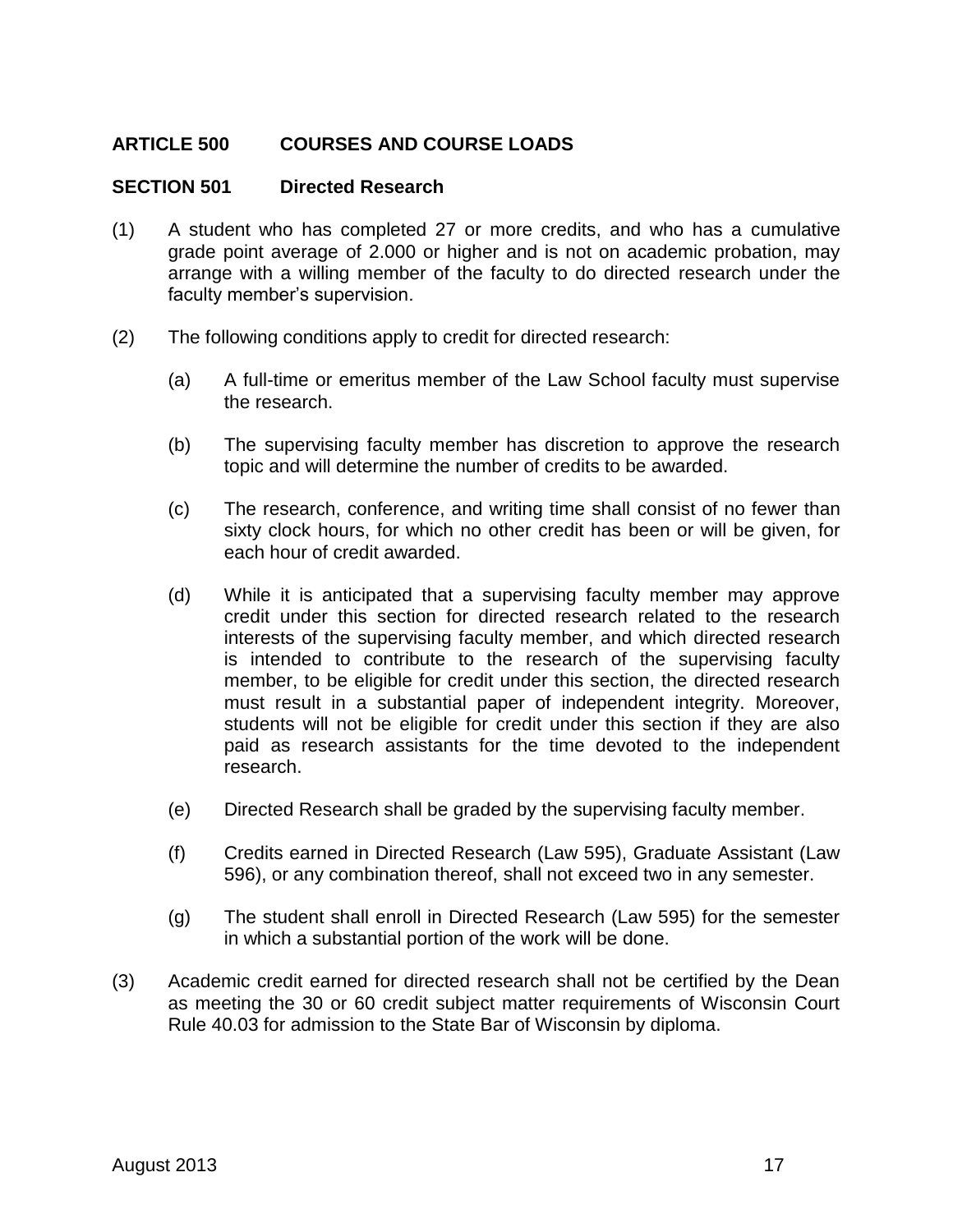(4) Credits applied toward satisfaction of the requirements for the J.D. degree that are earned in Directed Research (Law 595), Graduate Assistant (Law 596), or any combination thereof, shall not exceed six.

#### **SECTION 502 Graduate Assistant**

- (1) Academic credit in Law 596 may be awarded for service as a graduate assistant under the supervision of a full-time or emeritus member of the faculty.
- (2) Students are eligible to participate in graduate assistant when their credits completed equal 27 or more.
- (3) One hour of credit is awarded for each 60 hours of service.
- (4) Graduate assistant service is graded on a Satisfactory/Unsatisfactory basis.
- (5) Credits earned in Directed Research (Law 595), Graduate Assistant (Law 596), or any combination thereof, shall not exceed two in any semester.
- (6) Credits applied toward satisfaction of the requirements for the J.D. degree that are earned in Directed Research (Law 595), Graduate Assistant (Law 596), or any combination thereof, shall not exceed six.
- (7) Academic credit earned for Graduate Assistant shall not be certified by the Dean as meeting the 30 or 60 credit subject matter requirements of Wisconsin Supreme Court Rule 40.03 for admission to the State Bar of Wisconsin by diploma.
- (8) Credit shall not be given in graduate assistant for time that is otherwise compensated.

#### **SECTION 503 Law Journals**

- (1) The Law School publishes or edits several law journals, including the Marquette Law Review, the Marquette Sports Law Review, the Federation of Defense and Corporate Counsel Quarterly, the Marquette Intellectual Property Law Review and the Marquette Elder's Advisor. Credit earned in the Law Journals course (Law 598) may be applied toward satisfaction of the requirements for the J.D. degree.
- (2) Criteria for the selection of participants (including part-time students) and for the award of academic credit are approved by the faculty and may vary from publication to publication.
- (3) Law Journals (Law 598) is graded on a Satisfactory/Unsatisfactory basis.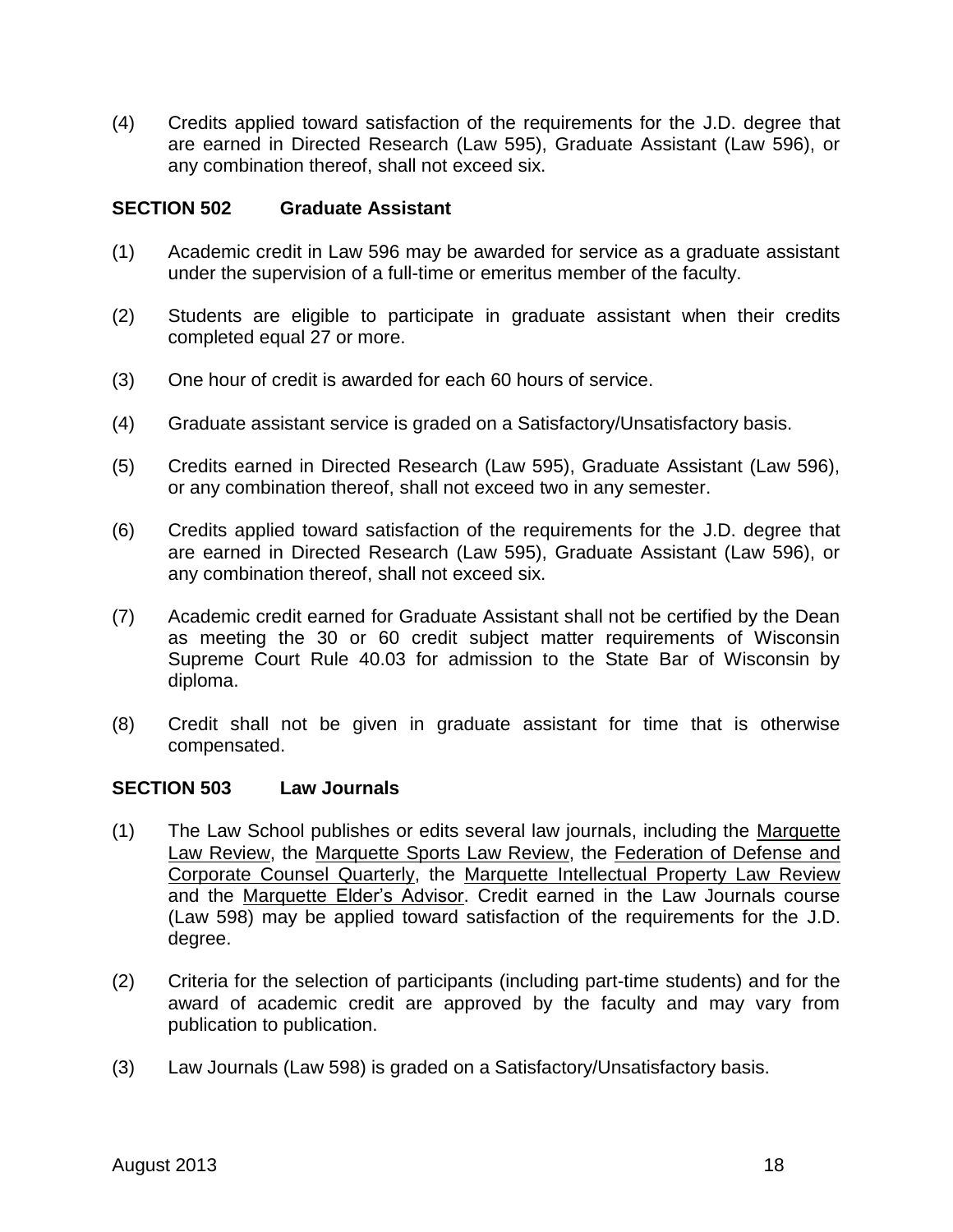(4) Academic credit earned for Law Journals (Law 598) shall not be certified by the Dean as meeting the 30 or 60 credit subject matter requirements of Wisconsin Supreme Court Rule 40.03 for admission to the State Bar of Wisconsin by diploma.

#### **SECTION 504 Moot Court**

- (1) Academic credit may be earned for participating in an intermural or intramural moot court competition approved by the Law School. Credits earned in Moot Court (Law 597) may be applied toward satisfaction of the requirements for the J.D. degree.
- (2) Criteria for the selection of participants (including part-time students) and for the award of academic credit are approved by the faculty.
- (3) Moot Court (Law 597) is graded on a Satisfactory/Unsatisfactory basis.
- (4) Academic credit earned for Moot Court (Law 597) shall not be certified by the Dean as meeting the 30 or 60 credit subject matter requirements of Wisconsin Supreme Court Rule 40.03 for admission to the State Bar of Wisconsin by diploma.

#### **SECTION 505 Course Load: Regular Semester**

- (1) Unless a reduced course load is approved by the Associate Dean for Academic Affairs, the minimum student course load during a regular semester for full-time students is twelve credits and for part-time students is six credits.
- (2) Full-time students seeking approval of a reduced course load must obtain the permission of the Associate Dean for Academic Affairs. Part-time students seeking this approval must obtain the permission of the administrator responsible for the part-time program.
- (3) A student may take a course load of eighteen credits in a semester only with the permission of the Associate Dean for Academic Affairs.
- (4) No student may take a course load of more than eighteen credits in a regular semester.
- (5) No student on academic probation may take a course load of more than sixteen credits in a regular semester.

#### **SECTION 506 Course Load: Summer Semester**

(1) The maximum number of credits that may be earned during the summer semester is 12. A student may take no more than 7 credits in the first summer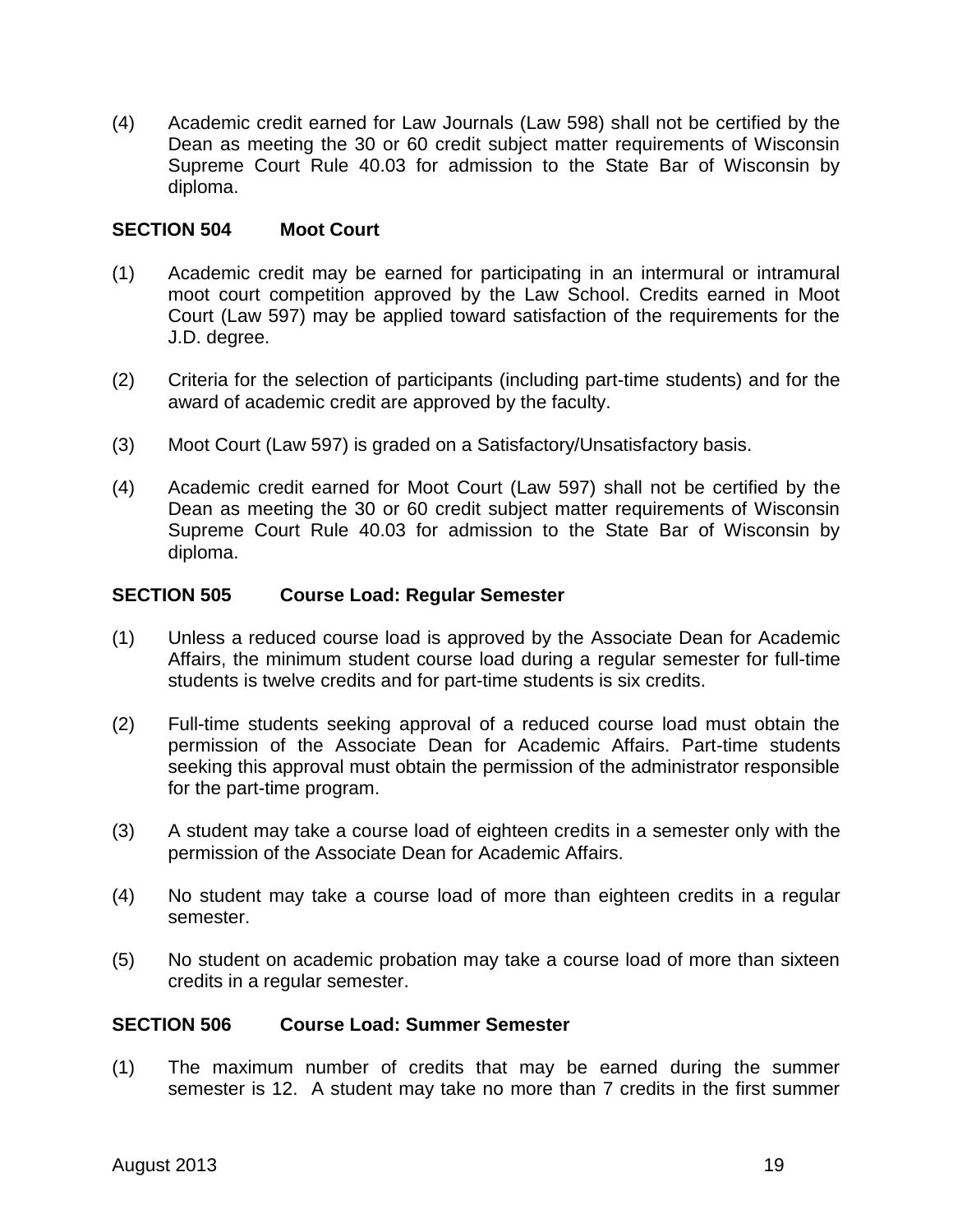session and no more than 6 credits in the second summer session; the limitations of this sentence do not apply to summer session internships, or to other courses, including directed research and graduate assistant, that span both summer sessions.

(2) Academic credit for summer semester courses taken at other law schools approved by the American Bar Association is governed by Section 203(2) of the Regulations.

## **SECTION 507 Auditing Courses**

A student enrolled in the Law School may audit a course only with the permission of both the course instructor and the Associate Dean for Academic Affairs and subject to such reasonable conditions as the instructor may impose.

- (1) A student who audits a course must meet all attendance requirements.
- (2) A student who audits a course is not required to submit written work.
- (3) A student who audits a course shall not be permitted to take the final examination.
- (4) The total number of credits for which a student is enrolled, including audits, shall not exceed eighteen credits in a regular semester, or twelve credits in a summer semester.
- (5) A student shall not audit a clinical course, workshop, seminar, or advanced legal research course.
- (6) No student may change the status of his or her enrollment in a course from credit to audit or from audit to credit after the last day to drop a class without a grade of W for the semester.
- (7) No student who has audited a course may subsequently enroll in that same course for credit.

#### **SECTION 508 Law School Courses Taken by Non-Law Students**

- (1) Except as provided in this section, only students who have been admitted to the Law School (including those visiting from other law schools approved by the American Bar Association) may enroll in courses or attend classes at the Law School.
- (2) A student admitted to a Marquette University graduate degree program or admitted to the Medical College of Wisconsin may enroll in courses at the Law School provided the student obtains the prior approval of both the Law School's Associate Dean for Academic Affairs and the course instructor.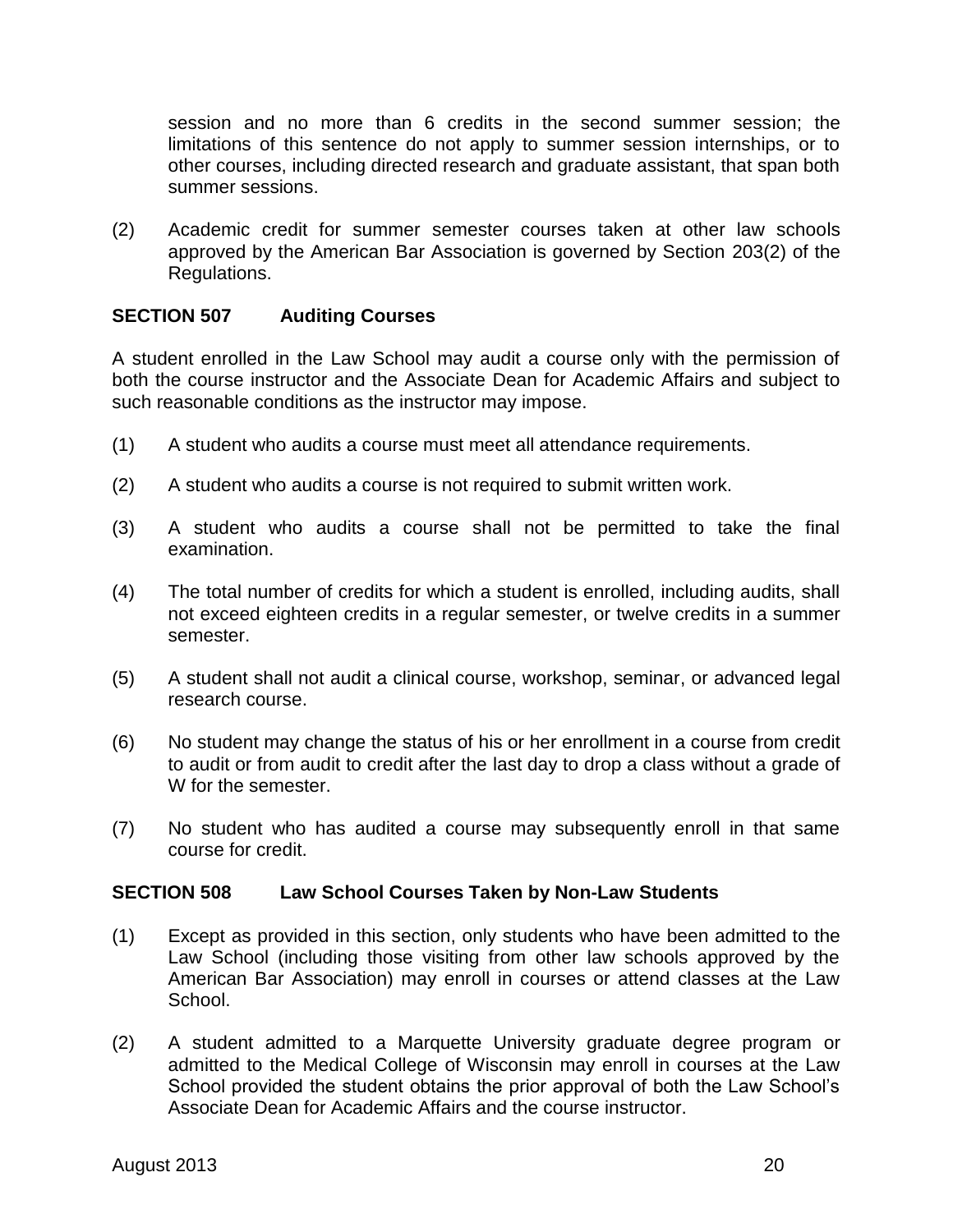- (3) Persons who are neither law students at the Law School nor students described in (2) above may enroll in a Law School course only on an audit basis and only with the permission of both the course instructor and the Associate Dean for Academic Affairs and subject to such reasonable conditions as the course instructor may impose.
	- (a) A person who audits a course must meet all attendance requirements.
	- (b) A course instructor has absolute discretion to refuse all auditors, to limit the number of auditors, or to determine who among the applicants may audit the class.
	- (c) Law students have preferential rights to enroll in any Law School course over any non-law student auditor.
	- (d) A non-law student auditor shall pay regular full credit hour tuition.

## **SECTION 509 Courses with Overlapping Scheduled Meeting Times**

A student shall not be enrolled in courses that have overlapping scheduled meeting times. A student who attends two courses with overlapping scheduled meeting times shall not receive credit for either course.

## **SECTION 510 Enrollment in Clinics, Judicial Internships and Supervised Fieldwork Programs**

A student may enroll in a clinic, judicial internship, or supervised fieldwork program only with the express prior approval of the Director of Clinical Education.

## **SECTION 511 Employment Restrictions**

A student shall not be employed more than 20 hours per week in any week in which the student is enrolled in more than 12 class hours.

## **ARTICLE 600 EXAMINATIONS AND PAPERS**

## **SECTION 601 In-Class Examinations**

- (1) A student enrolled in a course that requires one or more in-class examinations must take the examination(s) at the scheduled time.
- (2) A student's failure to take or to hand in an examination will result in a failing grade for the examination unless the student (1) has arranged for a rescheduled examination in accordance with Section 602, or (2) has dropped or withdrawn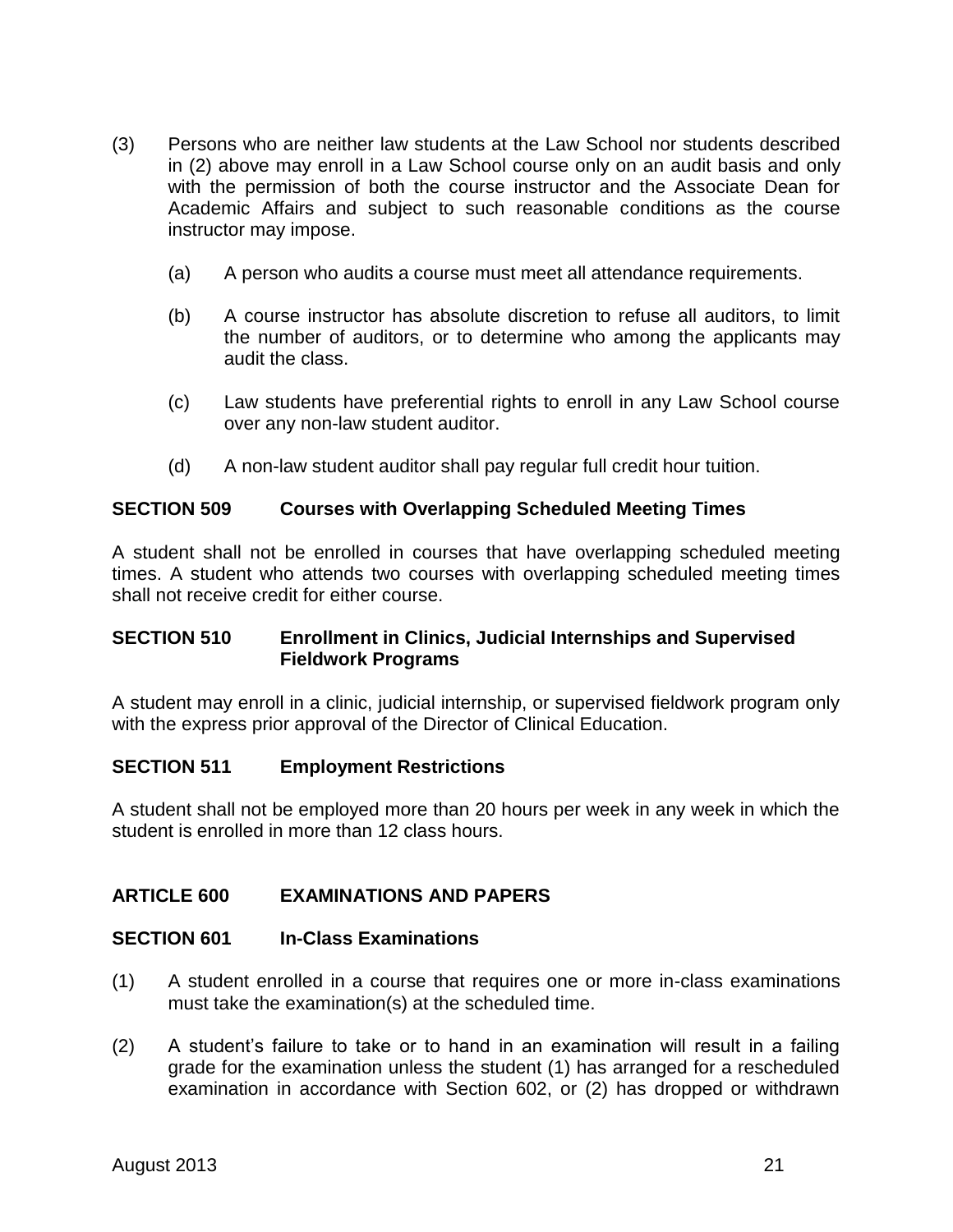from the course in accordance with Article 700. In the case of a final examination, the student's failure to take or hand in an examination at the scheduled time will not result in a failing grade for the examination if the student has arranged for a temporary grade of Incomplete in accordance with Section 604.

- (3) Use of Laptop Computers for In-Class Examinations
	- (a) "Laptop" means any computer that was designed to be portable, such as a laptop, notebook, or tablet computer.
	- (b) Faculty members have discretion to permit students enrolled in their courses to take their in-class examinations using laptop computers.
	- (c) If a student enrolled in a course in which laptop use is permitted opts to take his or her in-class examination using a laptop computer, he or she must use Law School-designated computer software during the examination.
	- (d) If a student indicates that he or she will take an in-class examination on a laptop computer with the Law School-designated software, the student may later opt not to use a laptop computer and to handwrite the examination.
	- (e) A student who opts to take an examination using a laptop computer with the Law School-designated software must provide his or her own laptop computer. That laptop computer must meet all requirements designated by the Law School technology staff.
	- (f) Each semester, the Law School technology staff will communicate to students the courses in which faculty members have authorized students to use laptop computers with the Law School-designated software and what requirements the students' laptop computers must meet.
	- (g) All students choosing to use the Law School-designated software will be notified of procedures to be followed in case of a system failure.
	- (h) Except as provided in this section, no student may use a laptop computer during an in-class examination. This prohibition includes using a laptop computer to access class notes, or outlines, or other materials.
- (4) Except as permitted by the instructor, during the examination students are not permitted to communicate with anyone other than the instructor about the examination.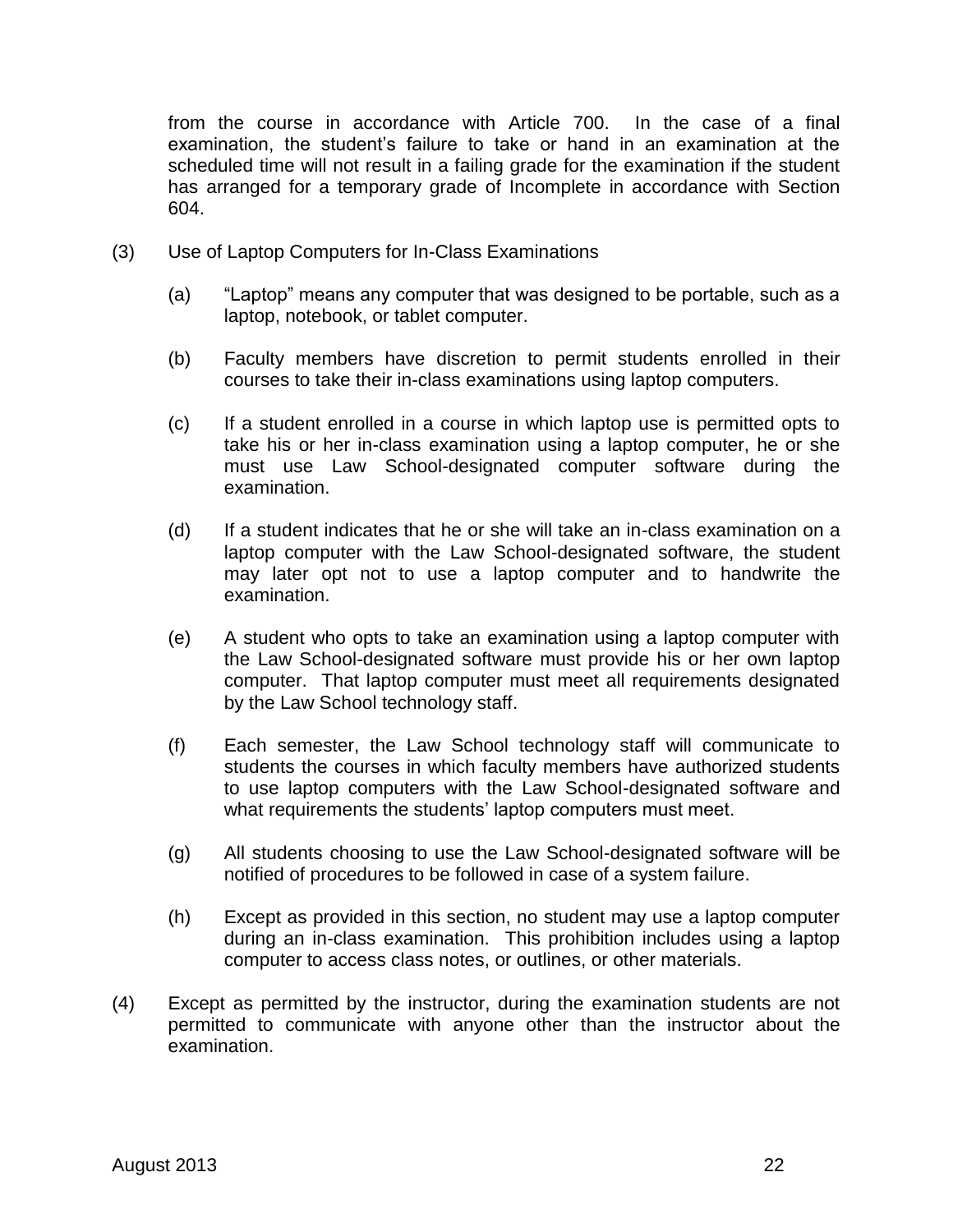(5) Except as permitted by the instructor, electronic devices other than laptop computers may not be used during an in-class examination.

## **SECTION 602 Rescheduling In-Class Examinations**

- (1) A student may take an in-class examination at a time other than when it is scheduled only upon establishing to the satisfaction of the Associate Dean for Administration an incapacitating physical or mental condition, the death or serious illness of an immediate family member, or other compelling reason.
- (2) A rescheduled examination shall be administered at a time after the originally scheduled time for the examination. The Law School Administration shall designate the time and place for a rescheduled examination. The rescheduled examination shall be scheduled so that the instructor has adequate time to evaluate the examination and to submit a grade within the uniform grade deadlines established by the Law School Administration

#### **SECTION 603 Take-Home Examinations and Papers**

In all courses in which the grade depends in whole or in part upon any written paper or take-home examination, the paper or take-home examination must be submitted to the instructor on or before the date set by the instructor. Unless arrangements have been made for the temporary grade of Incomplete under Section 605, a paper or take-home examination submitted after the date set by the instructor will be accepted for credit only at the instructor's discretion.

#### **SECTION 604 Lost Assignments, Exercises, or Examinations**

This Section applies to any assignment, exercise, or examination that (1) is lost by a faculty member after it has been submitted by the student and before it is graded and the grade is recorded, (2) is irretrievable, and (3) would have factored into the student's final grade. In such cases, the student whose assignment, exercise, or examination was lost may choose from the following two options: (1) accepting a grade of satisfactory on the assignment, exercise, or examination, or (2) re-doing the assignment or exercise or taking an examination different from the examination originally administered. The student must choose one of these options within seven days from the time the faculty member or administration notifies the student that the assignment, exercise, or examination has been lost. If the student chooses to re-do the assignment or exercise or take an examination, she or he must complete the assignment, exercise, or examination within thirty days from the time the administration notifies the student that it has been lost.

#### **SECTION 605 Incompletes**

(1) A grade of Incomplete will be awarded only if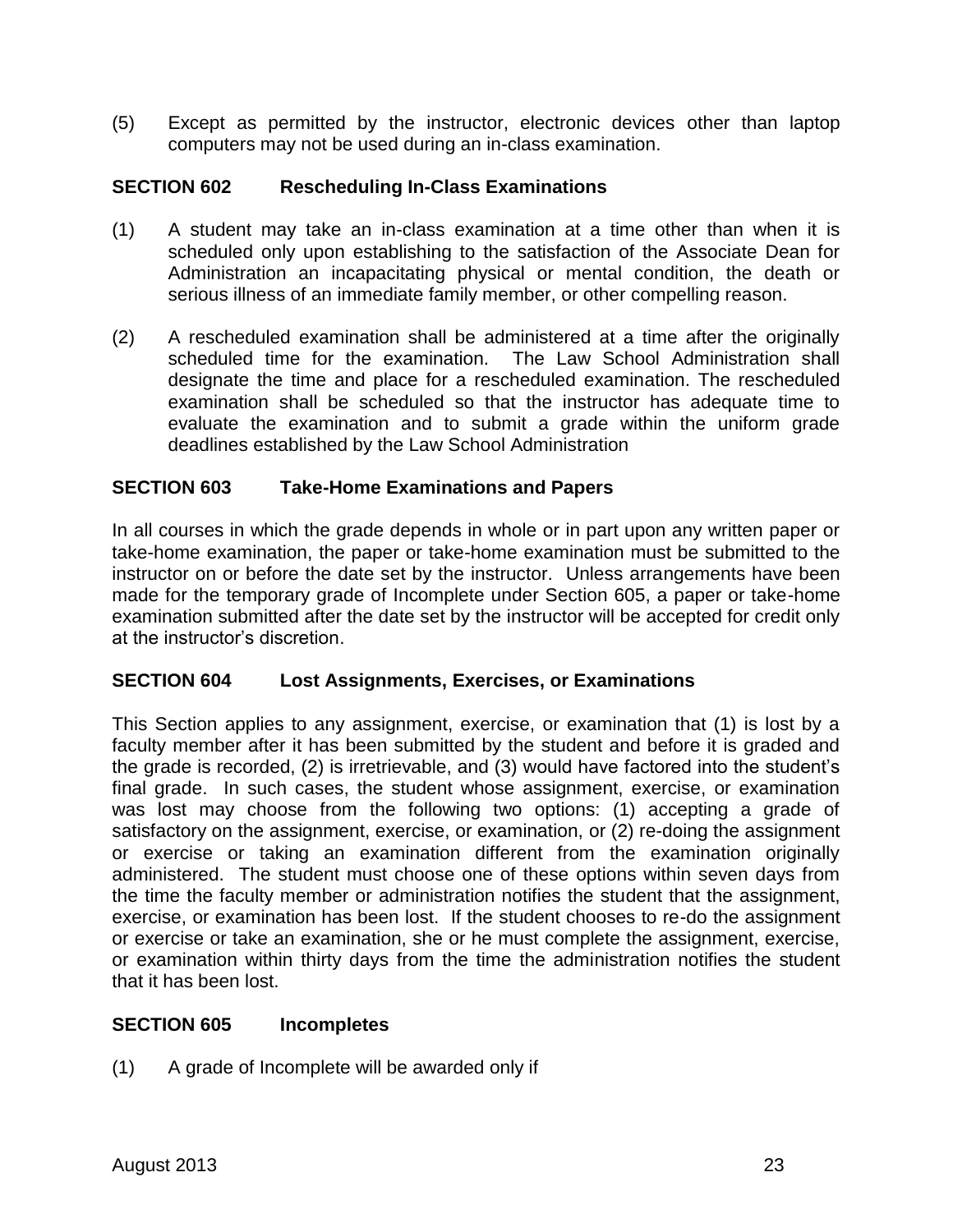- (a) the student files a petition with the Associate Dean for Academic Affairs at least seven days prior to the date set for the completion of all course requirements; and
- (b) the Associate Dean for Academic Affairs, in consultation with the faculty member, finds compelling and appropriate reasons to excuse the student from completing the course requirements by the required date.
- (2) A student who receives an Incomplete must confer with the Associate Dean for Academic Affairs and the faculty member for the course to determine all remaining requirements for completion of the course and the receipt of a grade and credit.
- (3) All remaining requirements for completion of the course and the receipt of a grade and credit must be completed no later than the conclusion of the semester following the semester for which the Incomplete was recorded. In no case may an incomplete be extended beyond the student's date of graduation.
- (4) When all remaining requirements have been completed, the final grade will be recorded in the official academic record of the student. If a student fails to comply with the requirements of Section 605, a grade of F will be awarded unless the course is graded on an S/U basis, in which case a grade of U will be awarded.
- (5) Nothing in Section 605 permits a student to reschedule an examination in a manner other than that prescribed in Section 602.

#### **SECTION 606 Maintaining Integrity of the Grading System**

- (1) Students shall identify themselves on all examinations using numbers assigned by the Associate Dean for Administration rather than by their names. This rule does not apply to machine-scored examinations.
- (2) Certain student work (such as a seminar paper or workshop project) may not lend itself to anonymous grading and therefore need not be evaluated anonymously. Nonetheless, faculty may require students to use some form of identification other than their names even on such work.
- (3) A student's examination number shall be confidential, and the student's identity shall not be disclosed to the instructor until after examination grades are filed with the Associate Dean for Administration.
- (4) After course grades have been released, a student who wishes to know his or her examination grade should contact the course instructor.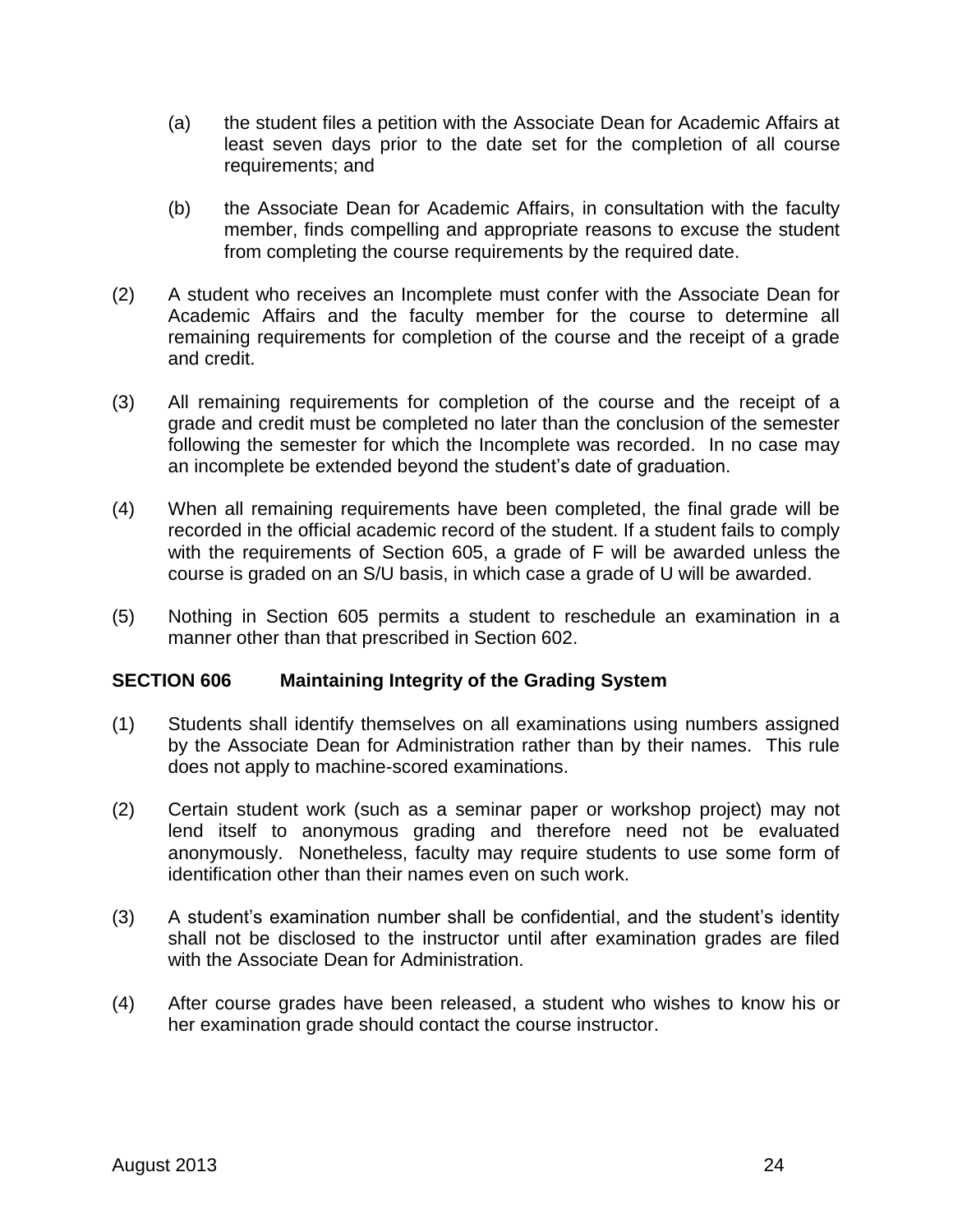## **ARTICLE 700 DROPPING AND ADDING COURSES**

#### **SECTION 701 Dropping 1L Courses**

- (1) A student may not drop a 1L course without the approval of the Associate Dean for Academic Affairs or the Director of Part-Time Legal Education. In no case may a student drop the same 1L course more than once.
- (2) If a student drops a 1L course within seven days of the first day on which classes are in session for that semester, the title of that course will not appear on the student's transcript, and no grade will be awarded.
- (3) If a student drops a 1L course after the time period provided in Section 701(2), the title of that course will appear on the student's transcript with a grade of W.
- (4) No student may drop a 1L course after the conclusion of the seventh week of the semester.

#### **SECTION 702 Adding and Dropping Clinical Courses During the Regular Semester**

- (1) A student may add a clinical course only with the permission of the Director of Clinical Education.
- (2) A student may drop a clinical course only with the permission of the Director of Clinical Education.
- (3) If a student drops a clinical course within fourteen days of the first day on which classes are in session for that semester, the title of that course will not appear on the student's transcript, and no grade will be awarded.
- (4) If a student drops a clinical course after the time period provided in Section 702(3), the title of that course will appear on the student's transcript with a grade of W.
- (5) No student may drop a clinical course after the conclusion of the seventh week of the semester.

#### **SECTION 703 Adding or Dropping All Other Courses During the Regular Semester**

(1) A student may add any course other than those governed by Sections 701 and 702 within seven days of the first day on which classes are in session for that semester provided that the student is eligible to take the course and the course has space available. Under this subsection, the student need not obtain permission to add the course.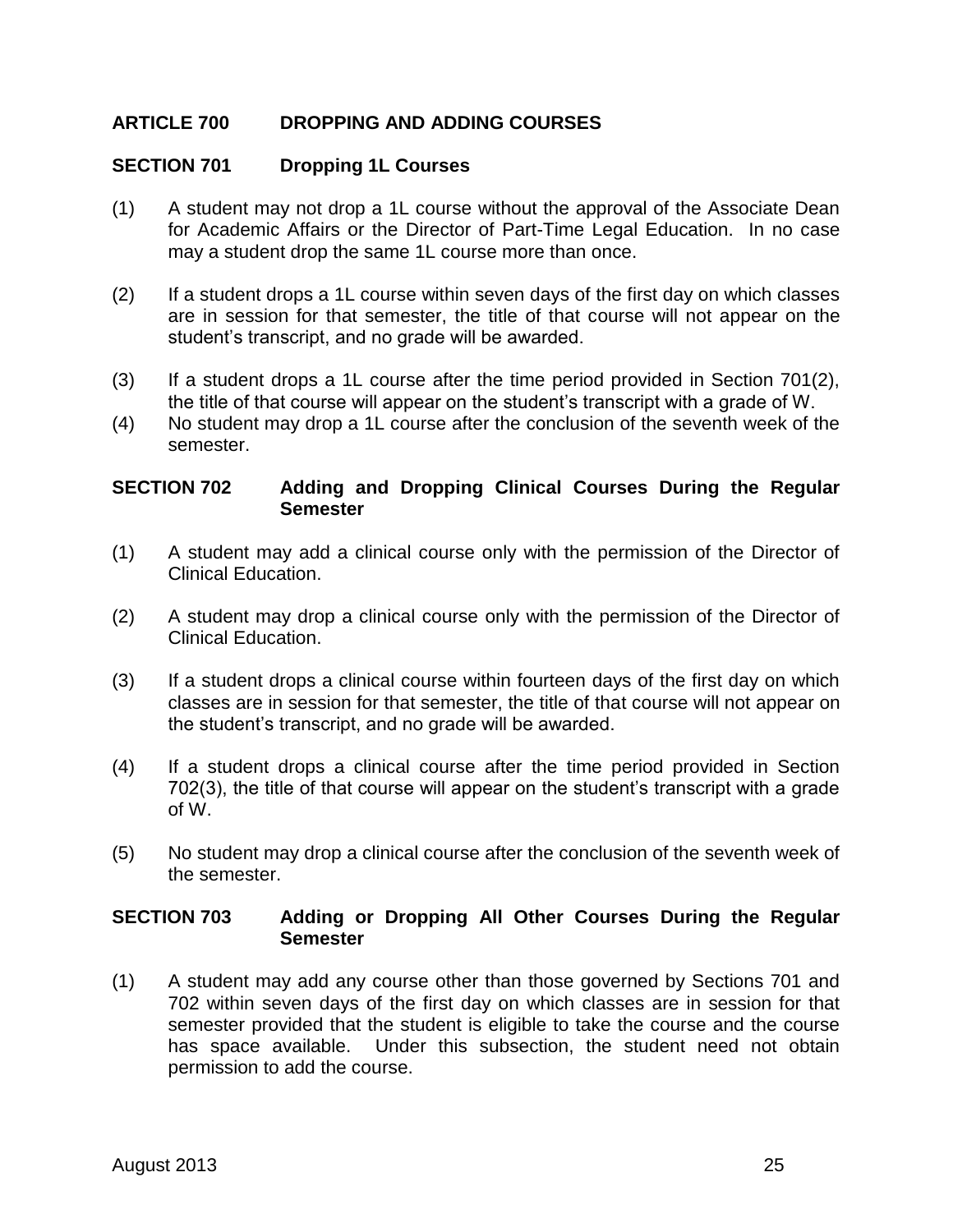- (2) After the deadline provided in Section 703(1), a student may add a course other than those governed by Sections 701 and 702 only with permission of the course instructor and the Associate Dean for Administration.
- (3) Except as provided in Sections 505(1) and (2), within seven days of the first day on which classes are in session for that semester, a student may drop a course other than those governed by Sections 701 and 702 without permission.
- (4) A student may drop a course other than those governed by Sections 701 and 702 after the time period provided in Section 703(1) only with the permission of the course instructor and the Associate Dean for Administration. If a student drops a course after the time period provided in Section 701(3), the title of that course will appear on the student's transcript with a grade of W.
- (5) No student may drop a course after the conclusion of the seventh week of the semester. For courses that meet for seven weeks or fewer, no student may drop such a course after the date two weeks prior to the last scheduled class day of the course.

## **SECTION 704 Adding or Dropping Courses During the Summer Semester**

The rules governing dropping or adding courses taken during a summer semester are specified in the summer registration materials.

## **SECTION 705 Relationship with Section 209**

The sections in this article set out the rules that apply when a student drops or seeks to drop one or more courses but does not seek to drop all of his or her courses. When a student drops or seeks to drop all of his or her courses, the student's actions are governed by Section 209.

## **ARTICLE 800 NOTICE OF GRADES AND ANONYMOUS GRADING**

#### **SECTION 801 Official Notice to Students**

As soon as possible after each semester, the Associate Dean for Administration will notify each student in writing of the grades earned by that student during that semester.

#### **SECTION 802 Anonymous Grading**

- (1) It is the policy of the Law School that final examinations in all courses be graded anonymously. See *Article 600, Section 606*.
	- (a) The office of the Associate Dean for Administration shall assign an anonymous identification number to each student each semester.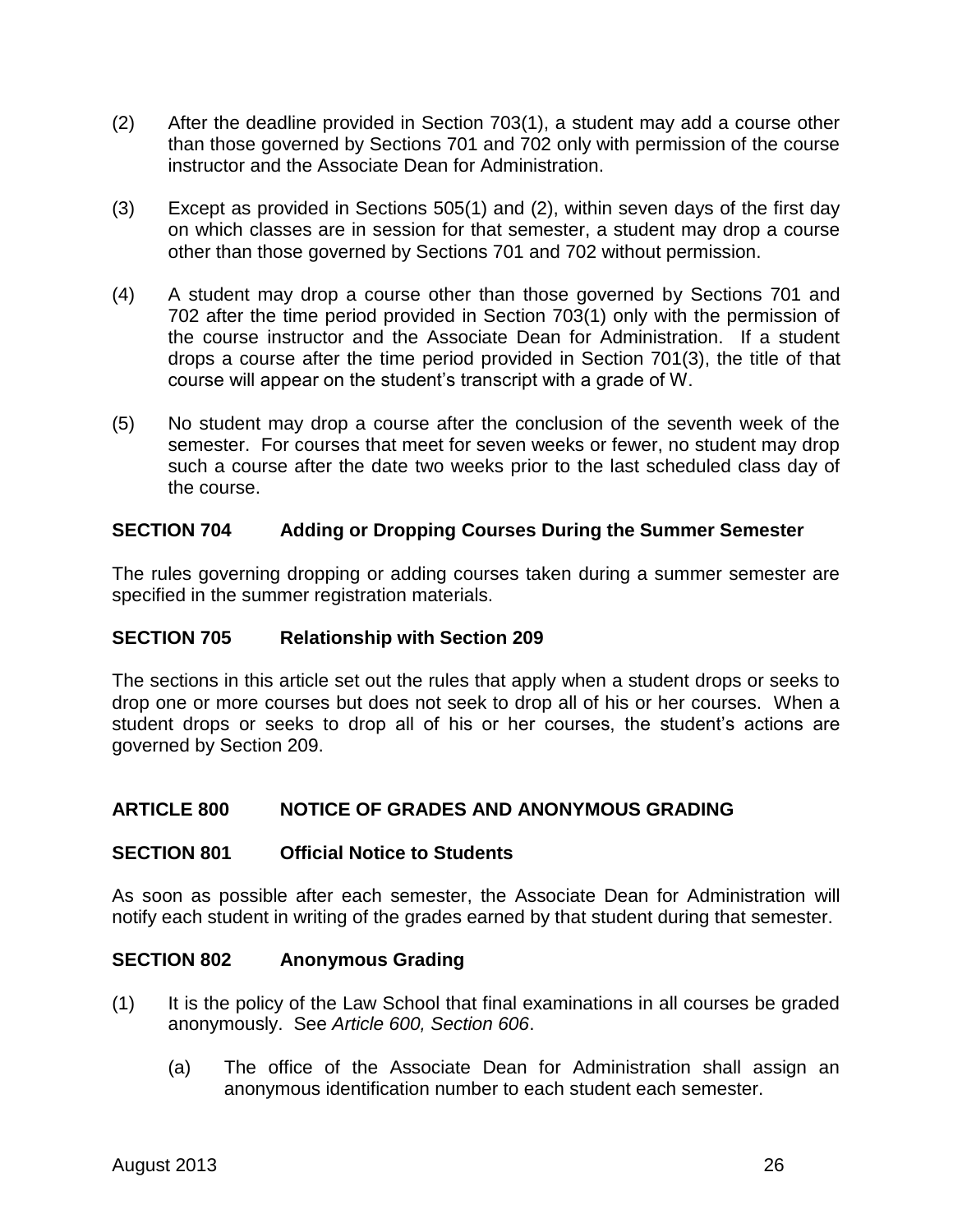- (b) A student shall place his or her anonymous identification number on the final examination.
- (c) A student's identification number shall be confidential and the student's identity shall not be disclosed to the instructor until after examination grades are filed with the Associate Dean for Administration.
- (d) Faculty shall submit final examination grades to the Associate Dean for Administration by using the students' anonymous identification numbers. After the anonymous examination grades are recorded, the Associate Dean shall disclose to the instructor the names associated with each anonymous number and the instructor may thereafter adjust the grade to account for attendance, class participation, quizzes, papers, special projects, and the like.
- (e) After course grades have been released, a student who wishes to know his/her examination grade should contact the course instructor.
- (2) Certain courses (such as seminars and clinical courses) in which grades are based upon observation of student performance, consultation with students in selecting and developing projects, or similar factors, do not lend themselves to anonymous grading and are not governed by the principle of anonymity described in this Section.
- (3) If a student is in doubt about the grading criteria for a course, inquiry should be made of the instructor.

## **ARTICLE 900 STUDENT MISCONDUCT AND DISCIPLINARY PROCEDURES**

## **SECTION 901 Standards of Conduct**

## **(1) Introduction**

Admission to the Law School carries with it the presumption that students will conduct themselves as responsible members of the community while on or off campus. All students are expected to contribute, through their words, actions, and commitments, to the development and sustenance of a community characterized by respect, caring, and honesty, and to the Law School's Jesuit, Catholic ideals. These characteristics are essential to ensure the rights and privileges of all students and to preserve the integrity of our educational community. Working together as a community, students, faculty, and staff help foster an atmosphere that furthers the mission of the Law School.

Upon matriculation, each student agrees to abide by the rules of the Law School and the University.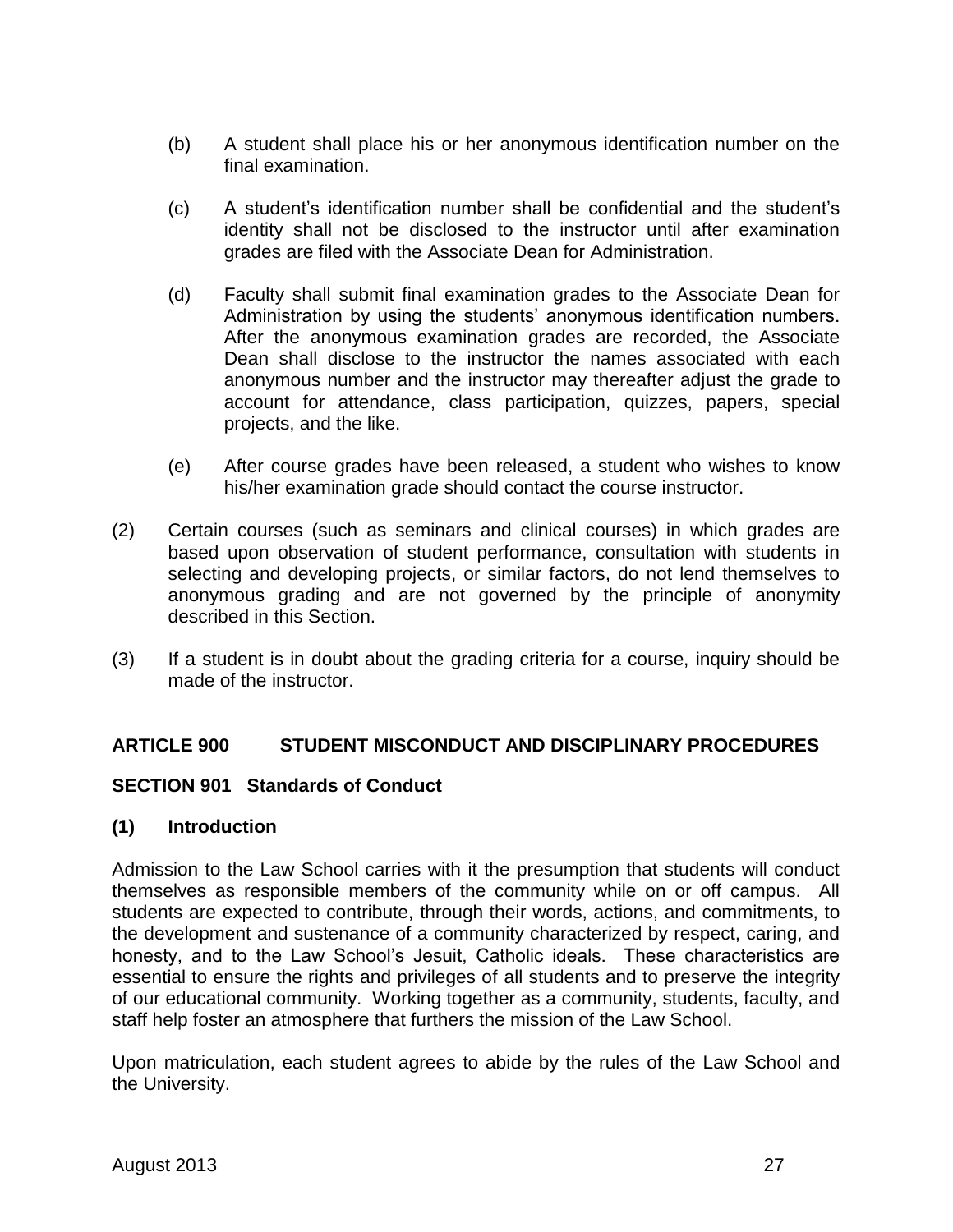The following subsections describe the conduct expected of a member of the Law School community. Failure to conduct oneself as a responsible member of the community may result in discipline or exclusion from school under the procedures set out in Section 902. In addition, any conduct reflecting a lack of the character required for admission to the practice of law, including violations of the Wisconsin Rules of Professional Conduct (*see* Wisconsin Supreme Court Rules chapter 20) as they may apply to law students, may result in discipline. In addition, students must comply with University rules and regulations.

*See [www.marquette.edu/osd/policies/atmarquette.html.](http://www.marquette.edu/osd/policies/atmarquette.html)* 

## **(2) Honesty**

Honesty is essential to the Law School's traditions, ideals, and goals. While enrolled in the Law School, students are expected to demonstrate the personal characteristics of honesty and integrity, both inside and outside the classroom. "Honesty" includes truthtelling and truthful representations in all academic contexts. It is a violation of the Law School's Honesty Standard to engage in such conduct as cheating, fabrication, plagiarism, or facilitating academic dishonesty. A student in doubt about whether particular conduct might violate the Law School's Honesty Standard should talk with the appropriate course instructor or the Associate Dean for Academic Affairs before engaging in that conduct.

"Cheating" consists of using, attempting to use, or helping another person to use prohibited materials, information, or study aids in any academic exercise. In-class tests, quizzes, and examinations are not the only contexts in which cheating can occur. Unless the course instructor directs otherwise, cheating includes doing, or attempting to do, the following:

- Obtaining, prior to the time authorized by the instructor, a copy of an examination, test, quiz, assignment, answers, or other information that would provide the student an unfair advantage.
- Bringing notes or other materials to an examination, test, or quiz and keeping them where the student can see their content during the examination, test, or quiz (whether or not the notes or materials are used).
- Copying another student's answer to an examination, test, quiz, or other written assignment.
- Using information relevant to an examination, test, or quiz when such information was obtained through use of a personal computer or other electronic device during the examination, test, or quiz.
- Submitting written or other work to satisfy a course requirement that was prepared in another context, such as another course (including another course being taken concurrently), an activity like moot court or law review, or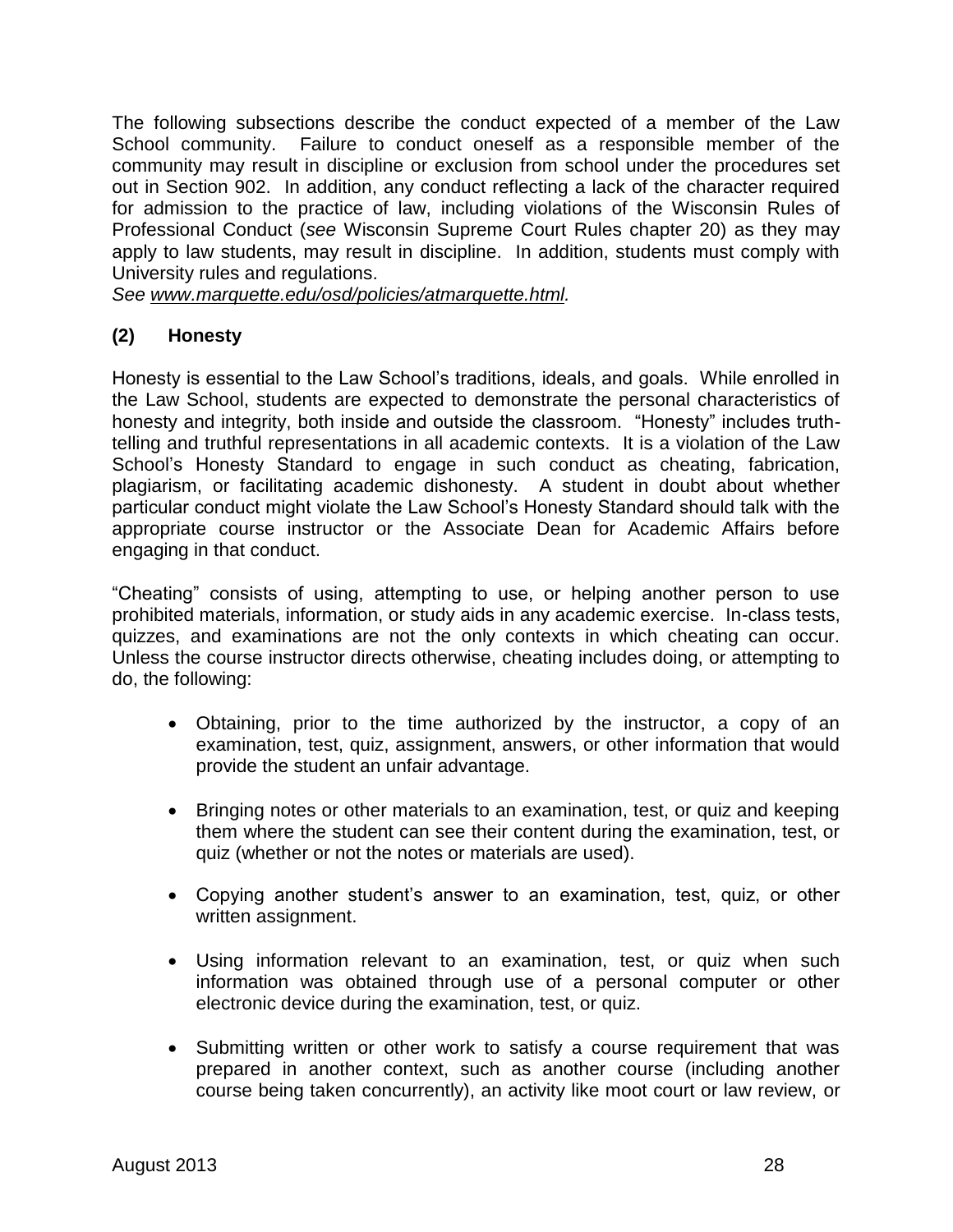a job. A student is not subject to discipline if (1) the student upon full disclosure obtains prior written approval of the course instructor to submit work prepared in another context, and (2) in the opinion of the course instructor the student adds significantly to the prior work to satisfy the present course requirement. If the prior work was prepared in the course of employment, the student should consult with the employer before disclosing the nature of the work to an instructor. If the prior work was performed in a context in which Wisconsin Supreme Court Rule 20:1.6 ("Confidentiality of Information") or analogous rule from another jurisdiction applies, the student should consult with the entity for which the student performed the prior work before making any disclosure.

- Using any materials or information not authorized by the course instructor, or otherwise violating the instructions given by that instructor, in taking an examination, test, or quiz, or in preparing any assignment for any class in the Law School or University.
- Collaborating on an assignment, examination, test, or quiz.
- Disclosing to another student who is going to take a make-up or special test, examination, or quiz the content of the test, examination, or quiz, including what questions or kinds of questions are on the test, examination, or quiz.
- Communicating with another person regarding the substance of an examination, test, or quiz while either person is taking the examination, test, or quiz.

"Fabrication" consists of falsification of any information. Fabrication includes the following:

- Falsifying information in an academic exercise, activity, or assignment, including data, citations, bibliographic sources, time sheets, or research results.
- Falsifying information in an application, including job applications, academic applications, and resumes.
- Making false oral or written statements to court officials, police officers, or University faculty or staff, including University Public Safety officers.
- Falsely claiming to be a lawyer before admission to practice.
- Misrepresenting externship, directed research, research assistant, graduate assistant, moot court, law journal, or other academic experience or performance time.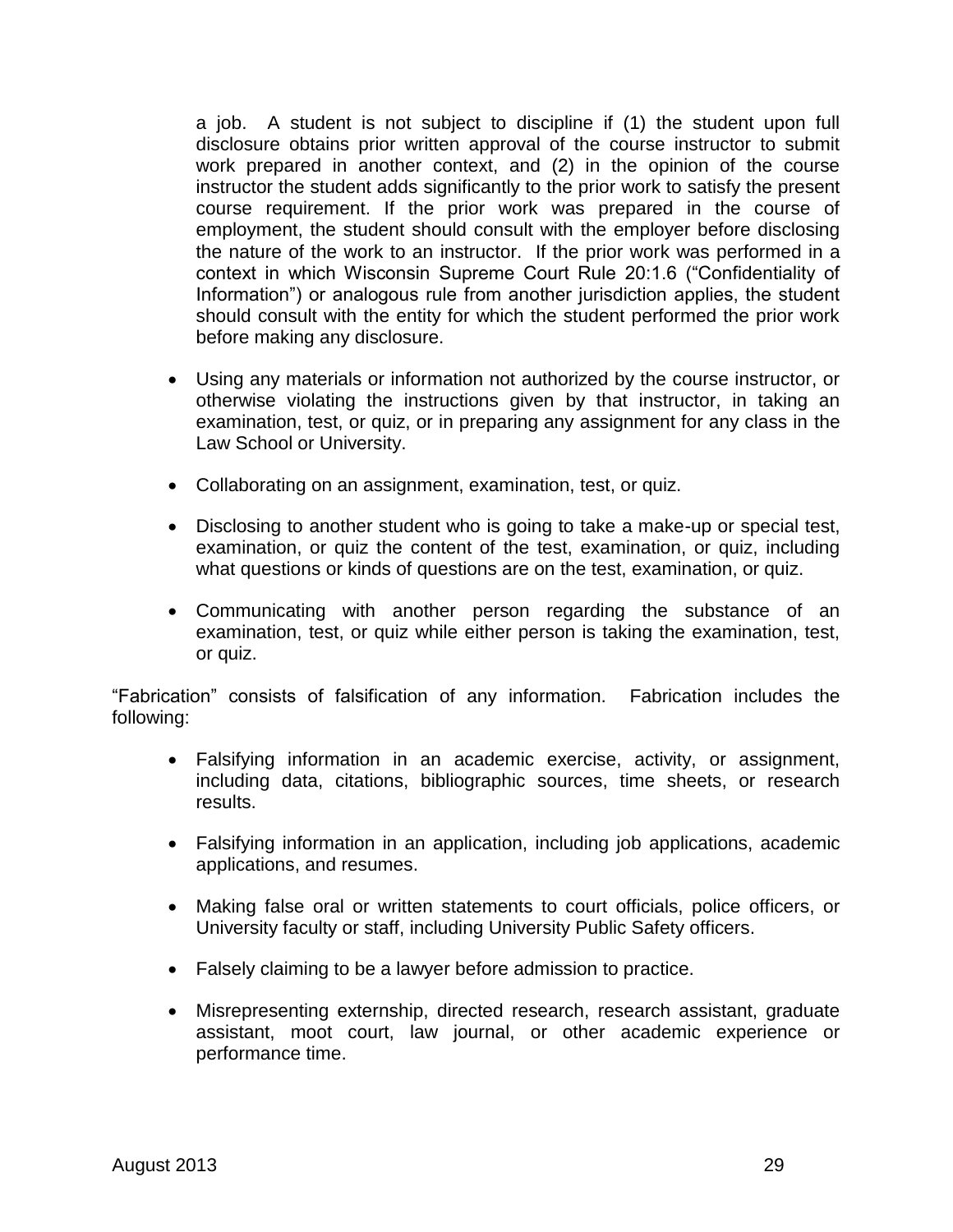Misrepresenting to the Law School, the University, potential employers, state bar organizations, or other educational institutions or organizations one's academic, professional, or personal qualifications.

"Plagiarism" consists of representing the words or ideas of another as one's own. Plagiarism includes the following, whether in draft or final product:

- Presenting the language of the original author or source, whether quoted or paraphrased, without attribution.
- Presenting the work of the original author or source without attribution, including facts that are the result of the original author's research.
- Presenting an idea of the original author or source without attribution, for example, by failing to acknowledge a source when the student's own analysis is based on that source.
- Presenting the exact language of the original author or source, with attribution, but without indicating that the language is an exact quotation.

A student may be disciplined or excluded from school under Section 902 for violating the Honesty Standard.

## **(3) Respect for Self**

The Law School values all of its students and is deeply concerned with their total development. The Law School sets expectations for personal integrity and conduct with the aim of encouraging students to appreciate their own talents, to take themselves and their academic pursuits seriously, and to enhance the quality of their lives. The Respect for Self standard requires students to refrain from engaging in behavior that might impede their ability to enjoy the privileges of education or to fulfill their obligations as lawyers. Students engaging in such behavior are encouraged to seek help from the Law School or the University. Examples of violations of the Respect for Self Standard include the following:

- Violating the University's Alcoholic Beverages and Consumption Policy or the University's Drug Policy. *See<http://www.marquette.edu/osd/policies/index.shtml>*
- Excessive absenteeism.

A student may be disciplined or excluded from school under Section 902 for violating the Respect for Self standard.

## **(4) Respect for Others**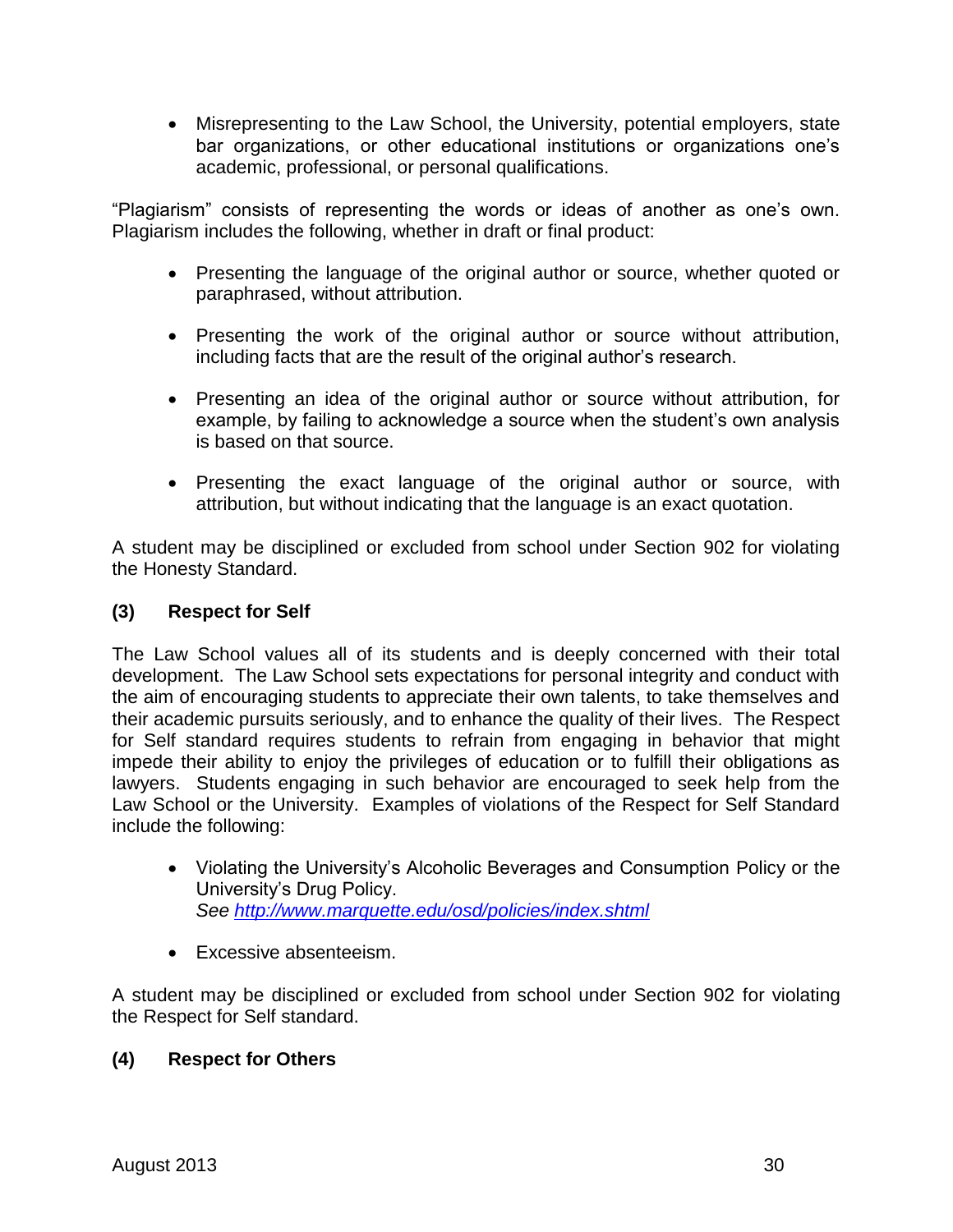Students are expected to act out of mutual respect to establish an atmosphere of safety, trust, and respect, without which there is no community. The Law School expects its students to treat others with sensitivity, consideration, and understanding, respecting persons with different cultures, practices, beliefs, and needs, and to demonstrate an active concern for the safety, health, and welfare of others. The Law School is particularly concerned that its students show respect for others regardless of actual or perceived race, color, religion, gender, disability, sexual orientation, or national origin, and that its members avoid all forms of harassing or insulting behaviors.

Harassment in violation of the Respect for Others Standard includes oral, written, or physical conduct directed at a person or a group based on actual or perceived race, color, religion, gender, disability, sexual orientation, or national origin where the conduct is intimidating, hostile, or demeaning. It is a violation of the Respect for Others Standard for a student (1) to engage in any form of harassment, whether intentional or unintentional, on campus or off campus, or (2) to retaliate against a person who has initiated an inquiry or complaint having to do with harassment.

Harassment may also take the form of sexual harassment. Unwelcome sexual advances, requests for sexual favors, and other verbal or physical conduct of a sexual nature violate the Respect for Others Standard when such conduct has the purpose or effect of unreasonably interfering with an individual's academic or work performance or creating an intimidating, hostile, or offensive educational or work environment.

The Respect for Others Standard is not intended to unreasonably limit vigorous debate relating to political, social, or legal issues. Violations of the Respect for Others Standard can occur both on and off campus.

Examples of violations of the Respect for Others Standard include the following:

- Physically or verbally abusing or threatening any person, including another student, faculty member, administrator, staff member, or Public Safety officer.
- Possessing, using, or selling firearms, other weapons (including pellet, paintball, and BB guns, but excluding pepper spray possessed or used for defensive purposes), or incendiary or explosive devices including fireworks on Law School or University property.
- Engaging in any form of sexual contact with another person without the consent of that person.
- Unreasonably interfering with the work of other members of the Law School or University community, including other students, faculty, administrators, or staff.

A student may be disciplined or excluded from school under Section 902 for violating the Respect for Others Standard.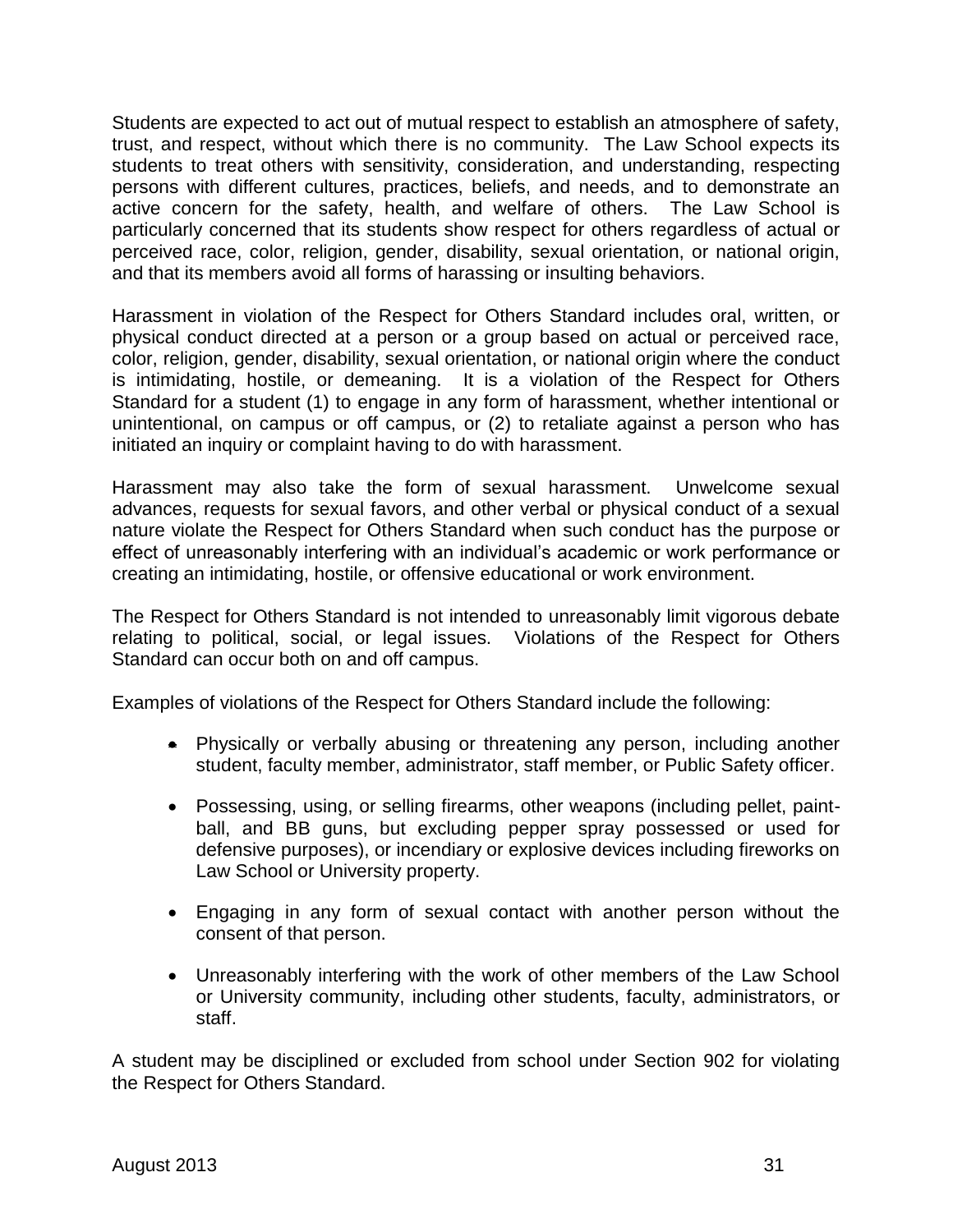## **(5) Respect for Property**

The mission of the Law School depends upon the responsible and authorized use of all property, including buildings, library materials, and equipment. Such a respect for property helps foster essential elements of a well-maintained environment, among them a sense of security, tranquility, and accomplishment. The Respect for Property Standard requires students to respect both personal and institutional property, both on and off campus. Examples of violations of the Respect for Property Standard include the following:

- Improperly hindering others from using Law Library materials.
- Taking another person's property without permission.
- Damaging University property or property of another person.
- Misusing, tampering with, or hacking any Law School or University information technology.
- Misusing computers or computer services available to the Law School community.
- Engaging in the unauthorized entry into, use of, or occupancy of Law School or University premises.

A student may be disciplined or excluded from school under Section 902 for violating the Respect for Property Standard.

## **(6) Respect for Law School and University Authority**

Law School faculty, administrators, and staff have been charged with responsibilities essential to the orderly and proper operation of the Law School. These individuals help create the atmosphere supporting and fostering our common mission. Additionally, these individuals provide structure to preserve the well-being and freedom of community members and an orderly environment in which all can develop. The successful exercise of authority depends in part on the respect it enjoys from the community it serves. The Respect for Law School and University Authority Standard requires students to respect the authority of faculty, administrators, and staff, including students to whom authority has been delegated. Examples of violations of the Respect for Law School and University Authority Standard include the following:

 Disregarding the procedures of the Office of Career Planning in such a manner as to affect adversely the planning or opportunities of other students, the Office itself, or potential employers.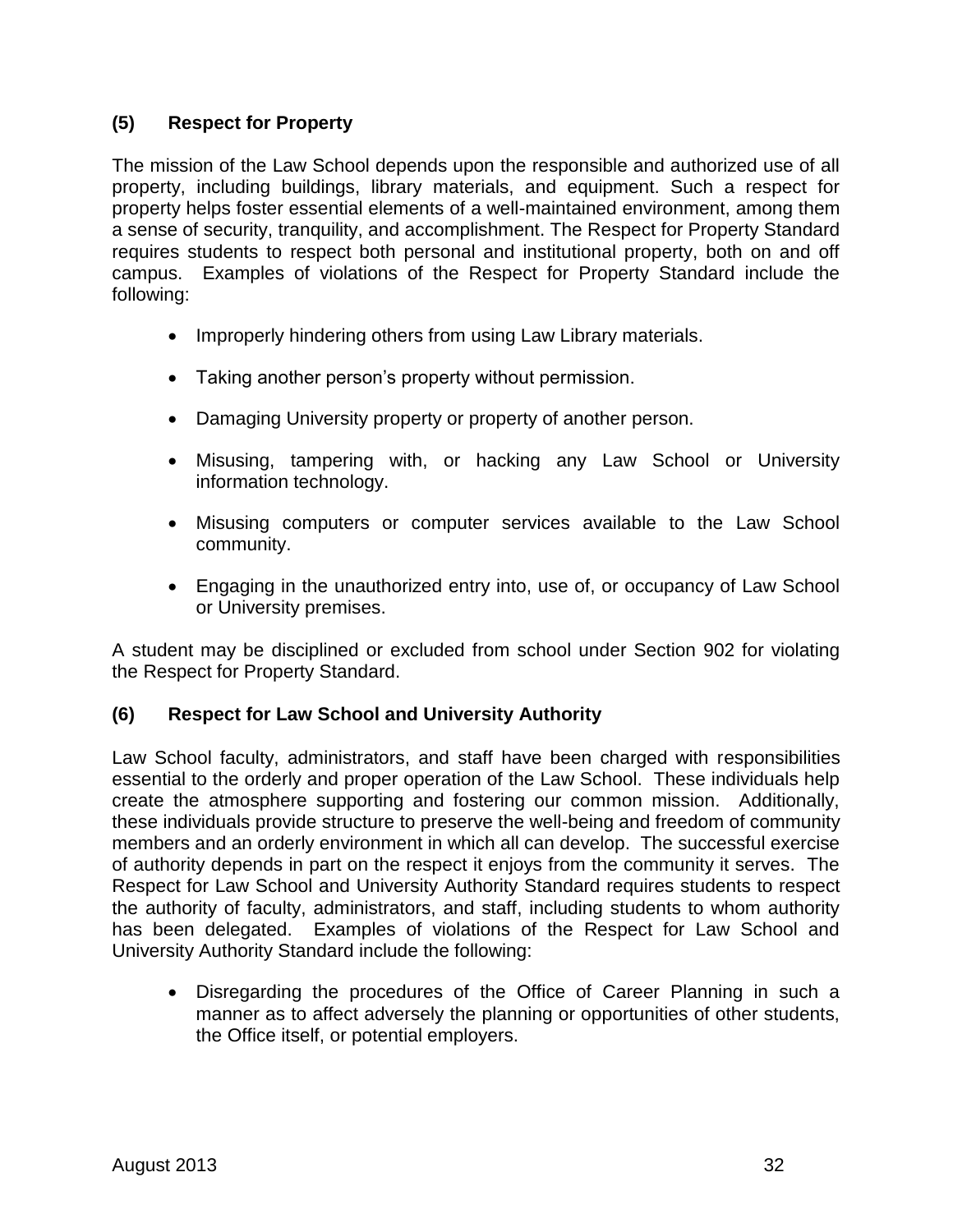- Physically or verbally threatening, abusing, or intimidating a Law School or University faculty member, administrator, staff member, or Public Safety officer.
- Unreasonably disrupting any class, meeting, or other function in, or sponsored by, the Law School or University, whether on or off campus.
- Violating any Law School or University policy or rule. *See* :<http://www.marquette.edu/osd/policies/index.shtml> *.*
- Interfering with or obstructing any Law School or University disciplinary investigation or proceeding.
- Failing to comply with the directions of a Law School or University employee acting in the performance of the employee's duties.
- Failing to comply with the terms of a disciplinary decision.

A student may be disciplined or excluded from school under Section 902 for violating the Respect for Law School and University Authority Standard.

## **(7) Community Laws**

The Law School's educational mission reflects a commitment to the development of the whole person. The Law School expects students to follow local, state, and federal laws. Examples of violations of the Community Laws Standard include the following:

- Engaging in acts that violate local, state, or federal laws, whether or not the violation results in a judgment or conviction.
- Interfering with the lawful activities of law enforcement personnel, including University Public Safety officers.

A student may be disciplined or excluded from school under Section 902 for violating the Community Laws Standard.

## **SECTION 902 Disciplinary Procedures**

## **(1) Introduction**

All complaints of student misconduct, as defined in Section 901, shall be considered in accordance with the following provisions. Nothing in these provisions, however, shall be interpreted (i) to preclude the Law School from protecting itself, its faculty, students, and staff, or the general public or from making itself whole by using whatever legal means may be available to it, or (ii) to constrain any member of the faculty or administration in the discharge of his or her responsibilities when asked to certify as to the good character and qualifications of students for any purpose whatsoever.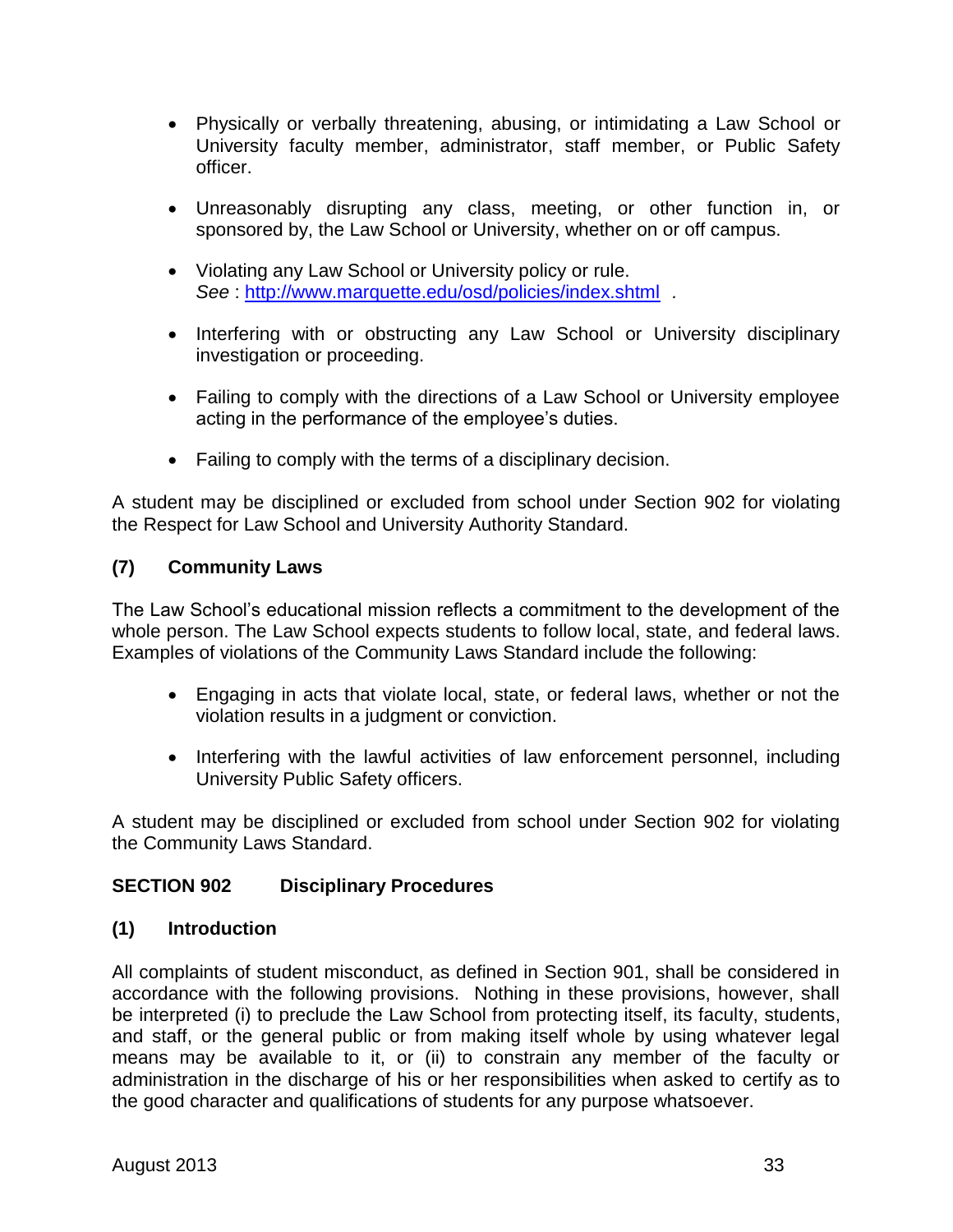## **(2) Appointment of Judicial Committee**

Each academic year, the Dean shall appoint a Judicial Committee consisting of the following members:

- (a) Three faculty to serve staggered three-year terms. Appointments the first year shall be for 3, 2, and 1 year terms.
- (b) Two students from a list of applicants compiled by the Associate Dean of Administration from applications solicited by the Associate Dean at the beginning of each academic year.

## **(3) Submission of Allegations to the Dean and the Dean's Authority**

- (a) All complaints of violations of Section 901 shall be submitted to the Dean in writing and bear the name of the person submitting the complaint.
- (b) Except for the reasons described below, the Dean shall refer complaints to the Chair of the Judicial Committee for action consistent with these Procedures.
- (c) If the Dean determines that a complaint or the circumstances surrounding a complaint fail to state a violation of Section 901, the Dean shall dismiss the complaint. If the Dean believes that referral of a complaint to the Judicial Committee would be inappropriate for any reason, the Dean may take whatever action he or she determines is appropriate under the circumstances, including but not limited to the following:
	- (i) Meet with the accused, present the complaint and, if the accused admits to the violations, impose appropriate corrective measures or refer the complaint to the Judicial Committee for determination of appropriate corrective measures;
	- (ii) Investigate the complaint personally or appoint a member of the faculty to conduct an investigation, and impose appropriate corrective measures;
	- (iii) Subject to paragraph (5) below, seek to mediate and resolve any allegations of injuries personal to the complainant.
- (d) If the Dean does not refer a complaint to the Judicial Committee and does not dismiss the complaint, the Dean shall promptly notify the accused of the complaint and the nature of the allegations contained in the complaint. The Dean may withhold the identity of the person who filed the complaint if required by the demands of security.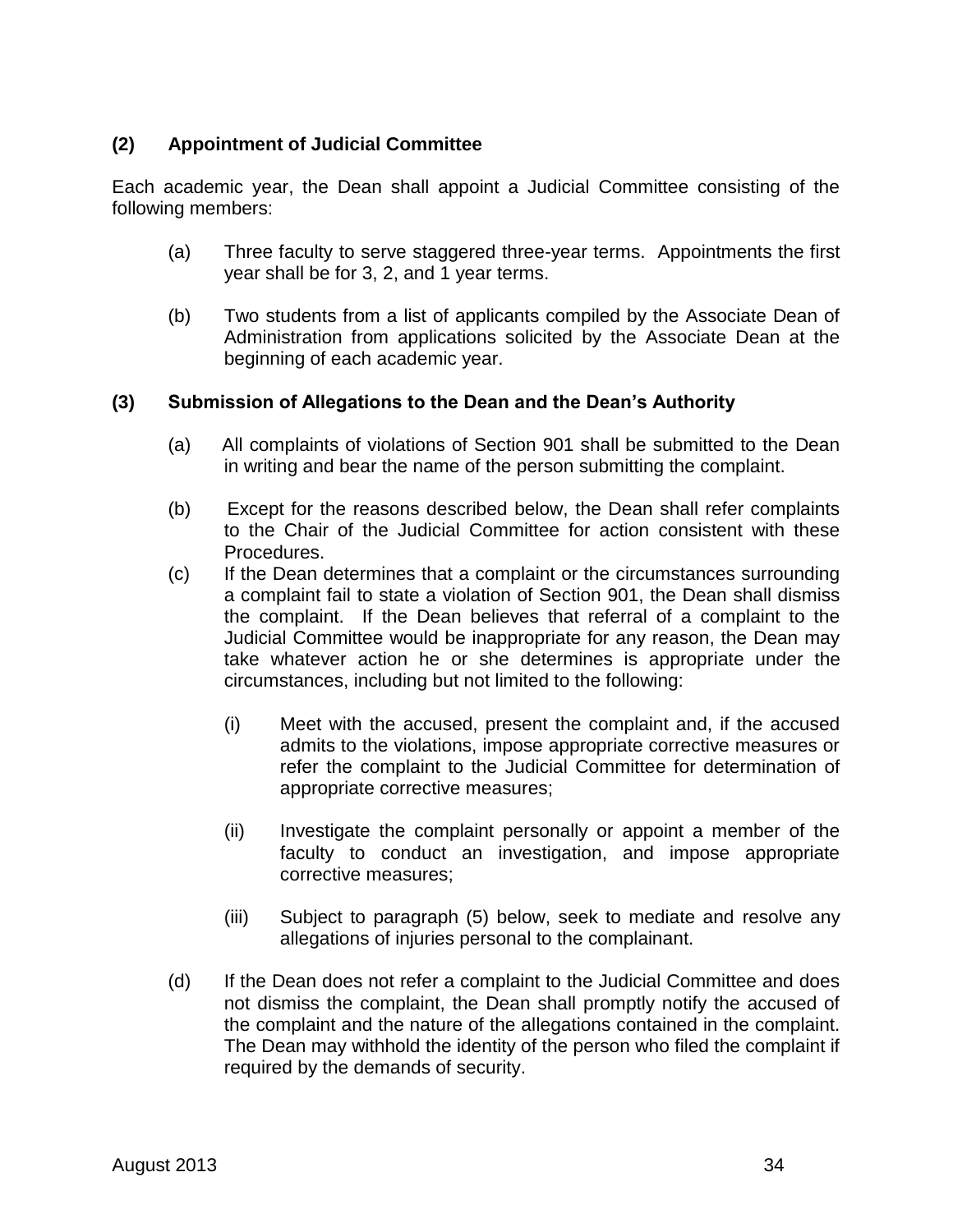(e) The Dean may not impose either suspension or expulsion as corrective action. If the Dean concludes that suspension or expulsion is the appropriate corrective action in a particular case, the Dean shall refer the matter to the Judicial Committee for investigation and decision.

#### **(4) Investigation and Decisions by Judicial Committee**

- (a) If the Dean submits a complaint to the Judicial Committee, the faculty members of the Committee shall meet to review the complaint. If a majority of the faculty members of the committee decides that the complaint does not state a violation of Section 901, the complaint shall be dismissed.
- (b) If a majority of the faculty members of the Committee determines that the complaint states a violation of Section 901, the Chair of the Committee shall notify the accused promptly of the complaint and the determination of the Committee that the complaint states a violation of Section 901. Ordinarily, the Committee shall forward to the accused a copy of the complaint; however, if required by the demands of security, the Committee may withhold the identity of the person who submitted the complaint.
- (c) The full Committee then shall investigate the allegations in the complaint to determine if they are true. The investigation shall be conducted as expeditiously as possible and following procedures that the Committee deems appropriate, which may include the following:
	- (i) Meet with the accused student at any point in the investigation to review the complaint or to discuss testimony and evidence bearing on the complaint and provide the student an opportunity to admit or deny having committed a violation of Section 901;
	- (ii) Review documents and interview witnesses that the Committee deems significant to the truth of the complaint;
	- (iii) Particularly with regard to allegations of plagiarism, to search for sources of allegedly plagiarized submissions or to engage members of the Law Library staff to aid in such search.
	- (iv) Subject to paragraph (5) below, seek to mediate and resolve any allegations of personal injuries.
- (d) In any interviews with the accused by the Committee, or in any other proceeding before the Committee in which the accused is permitted to participate, the accused may be assisted by one other person or represented by counsel of his or her choosing and at his or her own expense.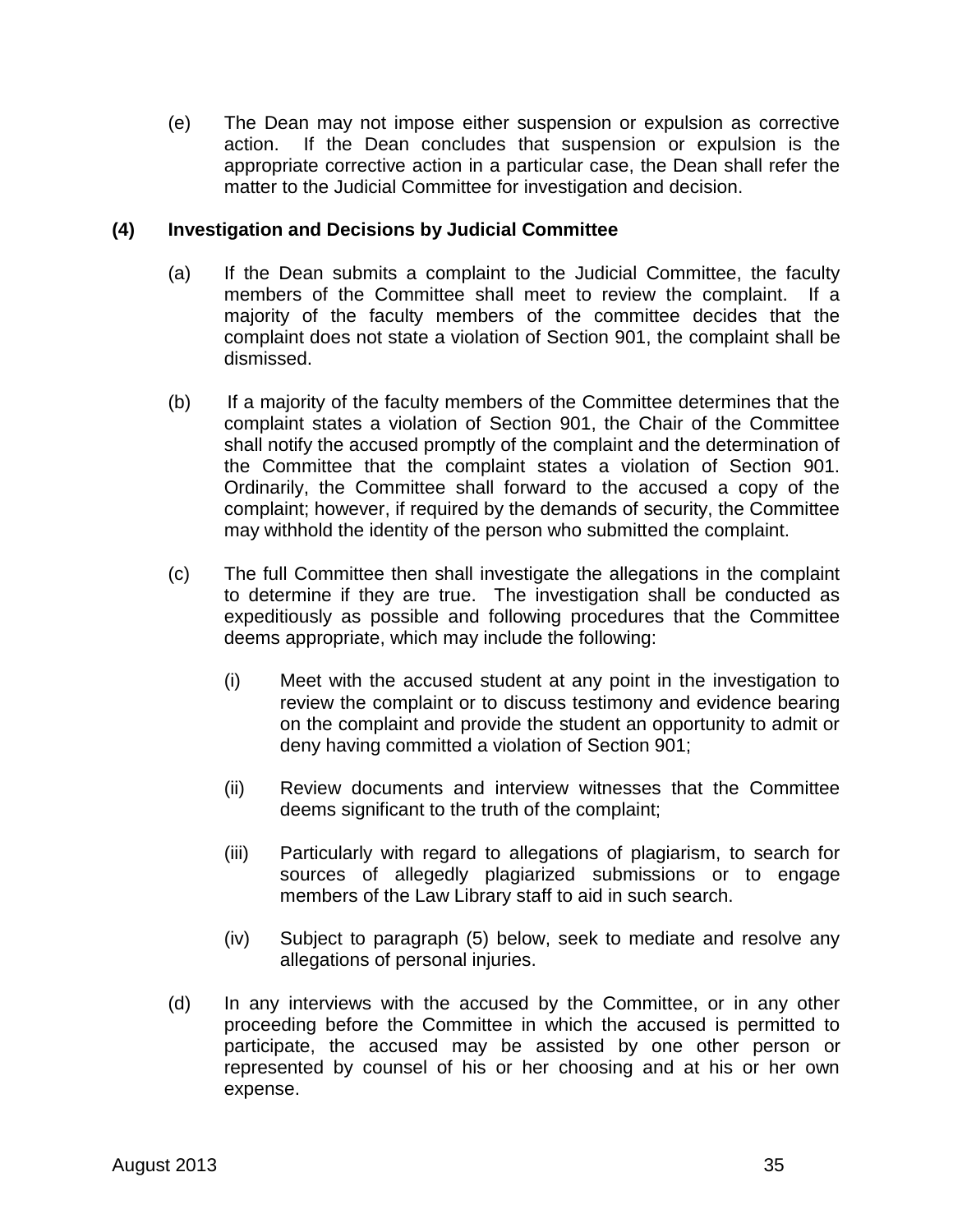- (e) The accused shall be given the opportunity to meet with the Committee to present evidence of his or her innocence. The Committee may refuse to accept evidence that it deems irrelevant to the truthfulness or falsity of the complaint or to the appropriateness of any corrective action.
- (f) The Committee is not bound by the rules of evidence and may draw a negative inference from any refusal by the accused to answer questions or otherwise to cooperate in the investigation.
- (g) If the Committee determines that fairness to the accused or the accuracy of its determinations requires a hearing in which the accused may crossexamine witnesses, the Committee may conduct such a hearing under such conditions and subject to any limitations that the Committee deems appropriate. The accused does not, however, have the right to confront any person that the Committee may interview in the course of its investigation or to be present at any interview conducted by the Committee.
- (h) If in the course of its investigation the Committee discovers evidence of misconduct in addition to the misconduct alleged in the original complaint, including misconduct by the accused in the course of the investigation, the Committee shall expand the allegations to include the newly discovered misconduct.
- (i) The Committee shall find that the accused committed a violation of Section 901 only on clear and convincing evidence. If the Committee does not find clear and convincing evidence of misconduct, it shall dismiss the complaint.

## **(5) Corrective Action**

Upon a finding of a violation of Section 901, the Committee shall determine the appropriate corrective action, including suspension or expulsion from the Law School. The goals of the corrective action shall be (i) to resolve and correct problems created by the misconduct of the accused, (ii) to instruct the accused on his or her errors and to seek correction of those errors, including, where appropriate, referral to treatment programs, (iii) to protect the Law School against any further misconduct by the accused, and (iv) to protect the public against serious risks that would be created were the accused to be awarded a law degree and admission to the bar. The Committee shall determine that the accused be expelled from the Law School where the Committee believes that the misconduct is egregious or reflects serious character flaws which suggest that the accused shall be a threat upon graduation to the reputation of the Law School or to the safety and well-being of any potential client.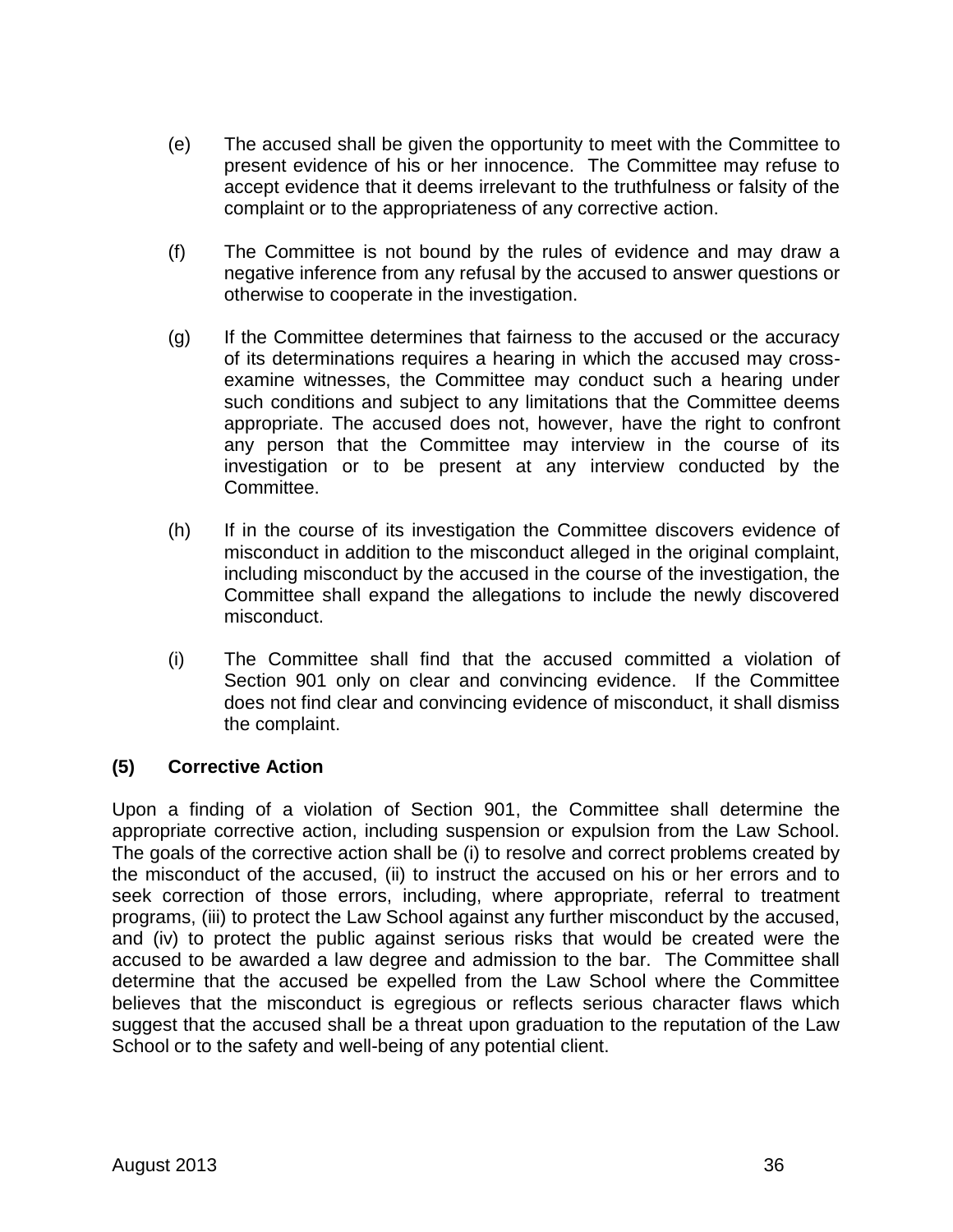Although one purpose of any proceeding under this section is to attempt to make whole any person who may have been injured by the conduct of the accused, and, although the Dean and the Committee have the power to resolve any such injury through mediation, any alleged violation of Section 901 may also affect the integrity and safety of the Law School and ultimately the safety of the public. Consequently, any proceeding under this section and any corrective action should consider the interests of all persons potentially affected by the actions and possible future actions of the accused.

No student found to have violated Section 901 under this Section shall be allowed to graduate from the Law School until that student has successfully completed all required corrective action.

## **(6) Finality of Decisions**

Decisions of the Judicial Committee, or the Dean in cases in which the Dean exercises the authority given in Section (3), are final.

## **(7) Maintaining Case Records and Publishing Results**

- (a) At the conclusion of any proceeding under this Section, the Dean or the Committee shall prepare a written decision including, as appropriate, findings of fact based on the evidence, a determination that the facts as found constitute a violation of one or more provisions of Section 901, the prescribed corrective action, or the reasons for dismissing the complaint.
- (b) The written decision required under (a) and the records of the investigation, including the complaint and all documentary evidence, shall be maintained in a discrete file by the Law School Registrar. Each file shall be clearly labeled with the name of the accused and the semester in which the investigation concluded. All records of disciplinary proceedings shall be maintained together. The Law School Registrar shall cause an index to be created with entries listed chronologically for each disciplinary proceeding. The entry for each proceeding shall identify the accused, the semester in which the investigation concluded, the nature of the alleged misconduct, the decision of the Committee or the Dean, and the required corrective action, if any. This Index of Disciplinary Proceedings shall be maintained with the files of disciplinary proceedings. Before the Committee conducts any investigation of a complaint referred to it by the Dean, the Chair of the Judicial Committee shall review the records of prior cases with similar allegations for non-binding guidance on interpretations of the provisions of Section 901 and appropriate corrective action. For any proceeding conducted by the Dean, the Dean may determine to have the file for that proceeding maintained apart from the files otherwise required by this subsection and not open for review by the Committee.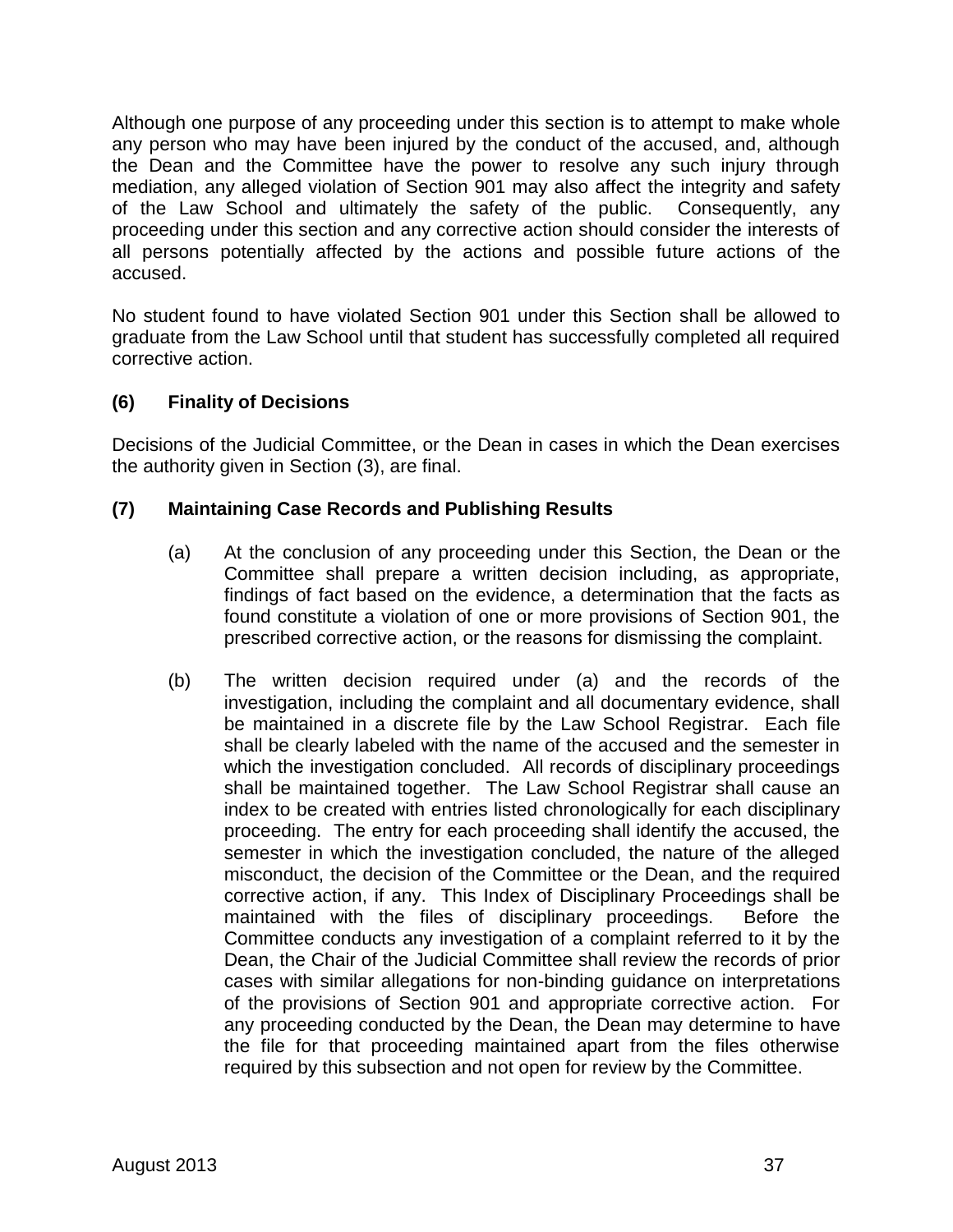- (c) Any determination that a student has violated Section 901 shall be noted in the permanent record of the student along with any information concerning the required corrective action and the successful or unsuccessful completion of that action.
- (d) If a complaint is dismissed, no notation of the complaint or any proceeding related to the complaint shall appear in the permanent record of the accused student.
- (e) At the conclusion of any investigation that results in a determination that a student has violated Section 901, the Committee shall cause a notice of its findings to be published in a conspicuous place within the Law School building. The notice must not disclose the identity of any person involved in the investigation, including the person who filed the complaint or the accused. The notice shall summarize the complaint, the findings, and the corrective action imposed by the Judicial Committee. The notice may in addition or alternatively be posted on the Law School website in an area restricted to students, faculty, administrators, and staff. Notices of any determinations of violations of Section 901 may also be published in any periodical published by any recognized student organization or the administration of the Law School for the benefit of the Law School community. At the conclusion of any investigation conducted by the Dean, the Dean may also cause a notice of his or her findings to be published in the same manner.

## **ARTICLE 1000 ACADEMIC ACCOMMODATION FOR A STUDENT WITH A DOCUMENTED DISABILITY**

In compliance with Section 504 of the federal Rehabilitation Act of 1973 and Title III of the Americans with Disabilities Act of 1990, Marquette University strives to ensure that enrolled students with disabilities be given equal opportunity for full participation in all of its programs without discrimination based on disability and with the aid of reasonable, effective and appropriate accommodations or adjustments (see "Accessibility at Marquette University, Policies and Procedures," Office of Disability Services, http://www.marquette.edu/oses/disabilityservices/). Any law student who wishes to request an academic accommodation due to disability should contact the Director of Student Services, who serves as the Law School program liaison to the University's Office of Disability Services. Initially, students will be referred to the Office of Disability Services for verification of eligibility. After this determination has been made, the Law School Director of Student Services will confer with the student, in consultation with the Office of Disability Services and in some cases the student's instructor(s), to determine and implement a reasonable accommodation.